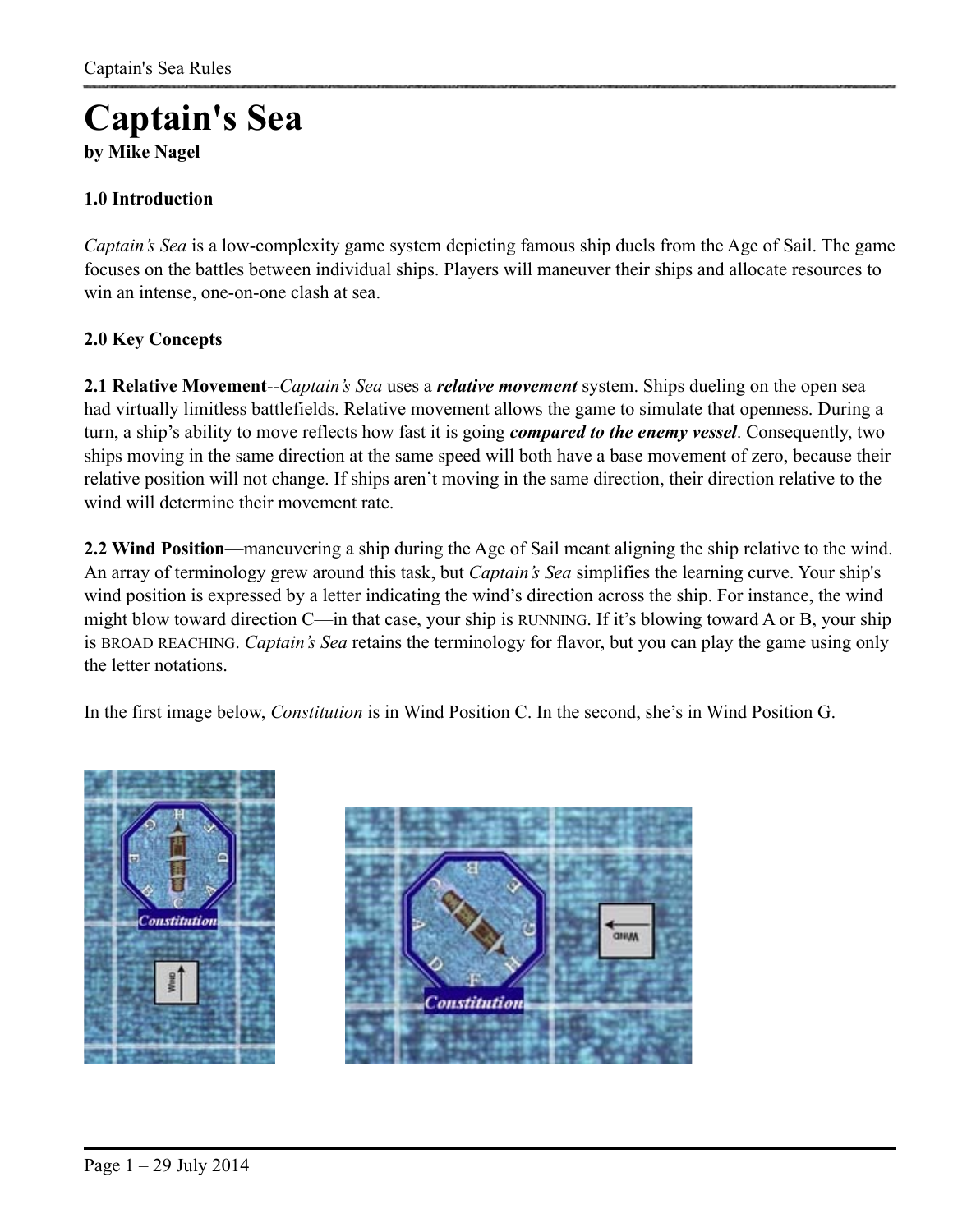**2.3 Heading**—the square grid of the map allows ships to move in eight directions, or headings. One square on the map contains a compass showing the number for each heading.

**2.4 Impulses**—each *Captain's Sea* turn is divided into 12 impulses. In some, one or both ships will activate to move and/or take an action (such as loading a broadside). In others, nothing will happen and players will skip the impulse. The Impulse Track tells you in which impulses a ship can activate based on its relative speed.

**2.5 Ship Displays**—each ship in *Captain's Sea* is represented by a Ship Display containing its statistics, along with tools for tracking crew data, sails, cannon loads and damage.

**2.6 Control Panels**—each player has a Control Panel printed on the game board. The Control Panel lists the maneuver options for a ship in each of five possible wind positions. Players use Maneuver Selection blocks to indicate which maneuver they have selected for their ships. The Maneuver Selection blocks are placed on edge so that the opposing player cannot see the selected maneuver.

**2.7 Bridge Cards**—*Captain's Sea* includes a deck of Bridge Cards. Some Bridge Cards allow a player to cause an event to occur. Others can cause events to happen automatically. The text on the cards indicates when they can (or must) be played.

There are two types of Bridge Cards, "Play Now" and "Hold."

Play Now Cards are revealed immediately. Follow the instructions on the card to implement a random event. If the card's effects are not applicable, discard it. *Whether or not the event occurs, reshuffle the Bridge Deck.* 

Hold Cards can be played immediately or held for future use. A player's hand size is limited by his Crew Morale: Unfit (4), Fair (5) or Handy (6). If a draw causes a player to exceed his maximum hand size, he must discard until it is reached. If a player's maximum hand size decreases due to falling Crew Morale, he must immediately discard down to his new hand size.

Bridge Cards in a player's hand may be discarded *prior to* any single die roll to add +1 to the result. Only one card may be discarded to modify any single die. In a roll with multiple dice, one card may be discarded per die. (For example, when Firing with 3 dice, the attacker could discard three cards to get +1 each on all three dice.) Cards may never be discarded to get a negative modifier. The Non-Initiative Player decides first whether to play cards to modify dice.

If the text on a card conflicts with rules, the card text takes precedence until the text on the card is resolved.

**2.8 Morale Checks**—when the game requires a morale check, roll the indicated number of dice and modify each die according to Crew Morale. If any modified die result is 2 or less, the crew fails the check, and its morale decreases by one level.

**2.9 Rounding**—players round up to the nearest whole number whenever calculations result in a fraction (usually a half point).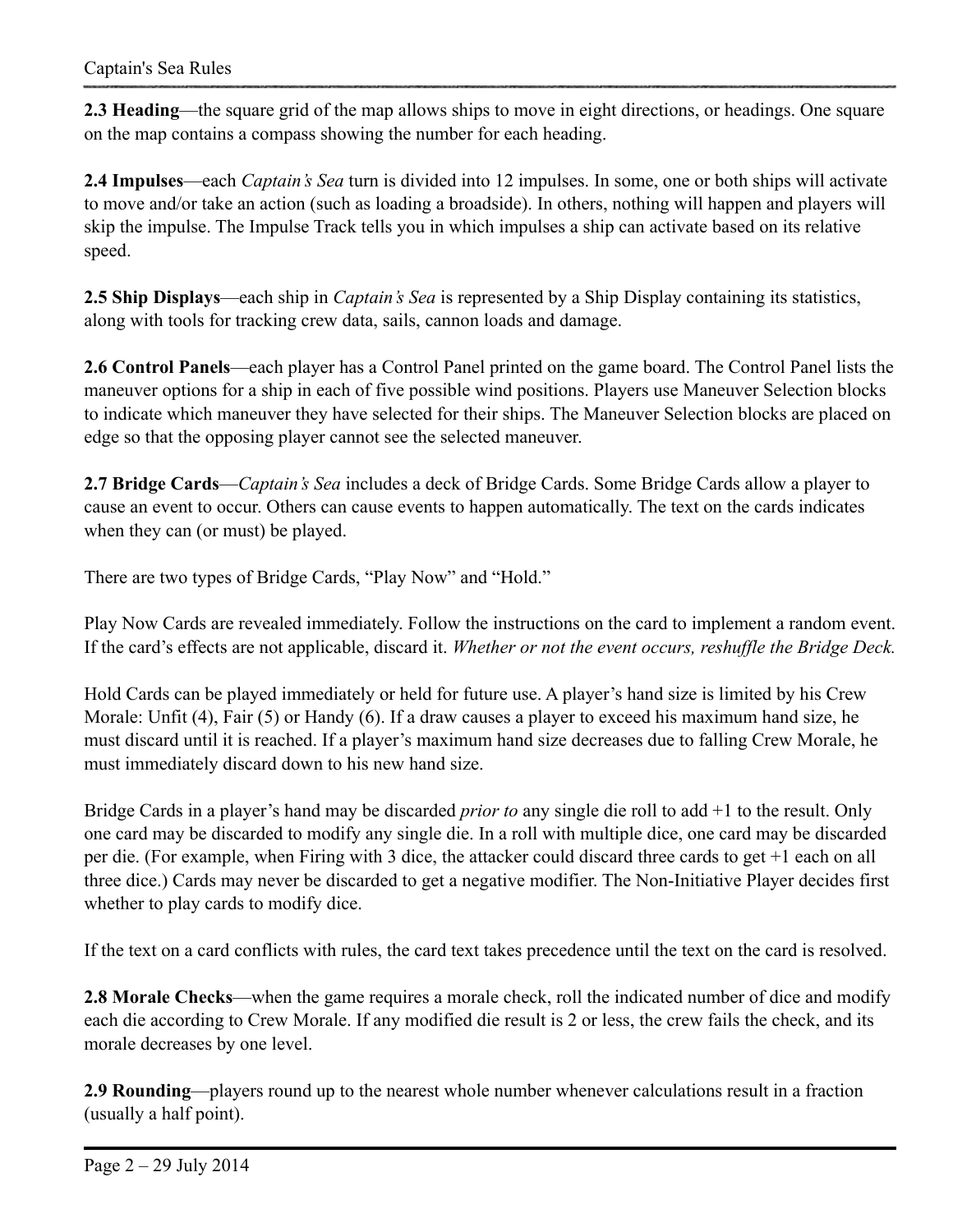## **3.0 Setup**

Choose a scenario. Review the Play Book to determine the optimal scenario to play if this is your first game of *Captain's Sea*. Place the game board between the players. Give each player an appropriate SHIP DISPLAY, a set of Maneuver Selection tiles, and a set of counters—red for the British player, white for a French player, and blue for an American player. Find the wind direction marker and place it in the compass square in the center of the map, pointing as indicated by the scenario. Each player then places status counters as follows:

- In the HANDY box on the Crew Morale Track
- in either the FIGHTING SAIL or MEDIUM SAIL box (player's choice)
- in the highest numbered box on the Crew Points track
- in the highest numbered box on the Rigging Points track
- in the highest numbered box on each of the four Gunnery tracks

Each player also loads his guns, selecting from Round, Chain or Double Shot. Place an appropriate counter face down in the LOADED box for each Hull Section. Place the Loaded counters in the Bow and Stern Chaser boxes.

Each player places his ship counter in the space indicated by the scenario. The bow (or front) of the ship must be pointed in the direction shown in the scenario.

Place the other markers and the deck of Bridge Cards near the game board for easy access.

Each player draws three Bridge Cards. For this initial draw only, discard any Play Now cards without implementing the event or reshuffling the deck.

## **4.0 The Ship Display**

Each ship in *Captain's Sea* has its own display noting its game statistics and providing several tracks for monitoring its condition. Ships are divided into four Hull Sections, as well as into Topside and Below Deck.

Here's what it all means.

**4.1 Hull Type**: Slow, Average or Fast. Ships with fast hulls get a +1 modifier when rolling for Hull Bonus. Slow ships get a -1 modifier.

**4.2 Hull Strength**: Fragile, Average or Firm. Ships with fragile hulls may take extra damage from enemy fire. Ships with firm hulls may take less.

**4.3 Crew Quality**: Green, Average or Crack. Ships with crack crews get a +1 modifier on initiative and bonus movement die rolls. Green troops get a -1 modifier on both. Better crews also reload broadsides faster.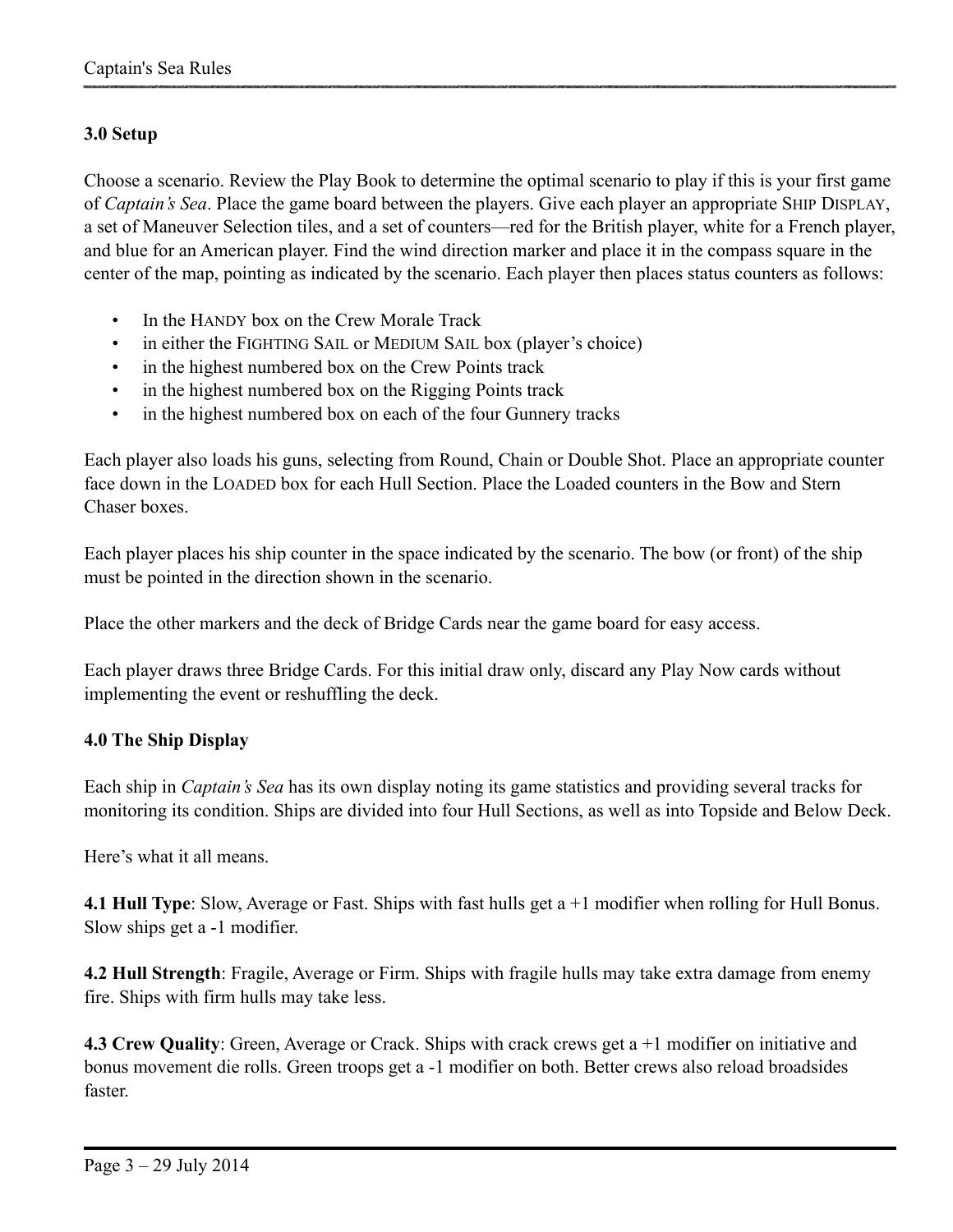**4.4 Crew Morale**: This track records the mental state of the crew. When the crew fails a morale check, move the counter one box to the left. Handy and unfit crews modify relevant die rolls. When the counter is in the Strike Check box, the ship might strike its colors (surrender).

**4.5 Chasers Loaded:** A counter in this box indicates the ship's chasers are loaded and may be fired. There is one box near the bow of the ship display for Bow Chasers and one near the stern for Stern Chasers.

**4.6 Fighting Sail/Medium Sail:** A counter indicates the current configuration of the ship's rigging.

**4.7 Crew Tasks**: The display includes tracks for crew points assigned to various tasks on the ship.

**4.7.1 Sailing**: This track indicates the number of Crew points assigned to sailing the ship.

**4.7.2 Rigging**: This track indicates the number of Crew points assigned to changing the rigging configuration.

**4.7.3 Rigging Damage**: This track indicates the number of Crew points assigned to Damage Control on the Rigging.

**4.74 Hull Damage:** These tracks indicate the number of Crew points assigned to Damage Control in the Hull sections.

**4.7.5 Melee:** This track indicates the number of Crew points assigned to grappling the enemy ship or melee with the enemy crew. Note to Playtesters: Ignore this track. Any unassigned Crew points are now assumed to be prepared for Melee.

**4.76 Gunnery:** Crew points assigned to Gunnery are tracked in the Broadside sections (see 4.10).

**4.8 Rigging Points**: This track records the status of the ship's rigging and its ability to move. Some boxes have an "F" in addition to a number. If the counter is in a box marked "F" the ship's rigging has been severely damaged and it may use Fighting Sail only. Move the counter down the track when the ship sustains a rigging hit. All boxes at or below of the counter are undamaged. Boxes above it are damaged. When the marker is in the STRIKE CHECK box, the ship might strike its colors (surrender), and it is penalized for being dismasted (its speed is divided by 4 and it cannot make a BONUS MOVE unless forced to by *STRAINING*).

**4.9 Crew Points**: Each box on this track measures available crew strength for various tasks. The available tasks are Sailing, Rigging, Rigging Damage Control, Gunnery Damage Control, Melee and Gunnery. The coounter records the current maximum available Crew. Move the counter down the track when the ship suffers a Crew hit. When the counter is in the STRIKE CHECK box, the ship might strike its colors (surrender). Any crew not assigned to other tasks are considered assigned to Melee.

A few boxes on this track also contain a small red number. The first time (only) the counter enters such a box, make a morale check, subtracting the small red number from the die roll.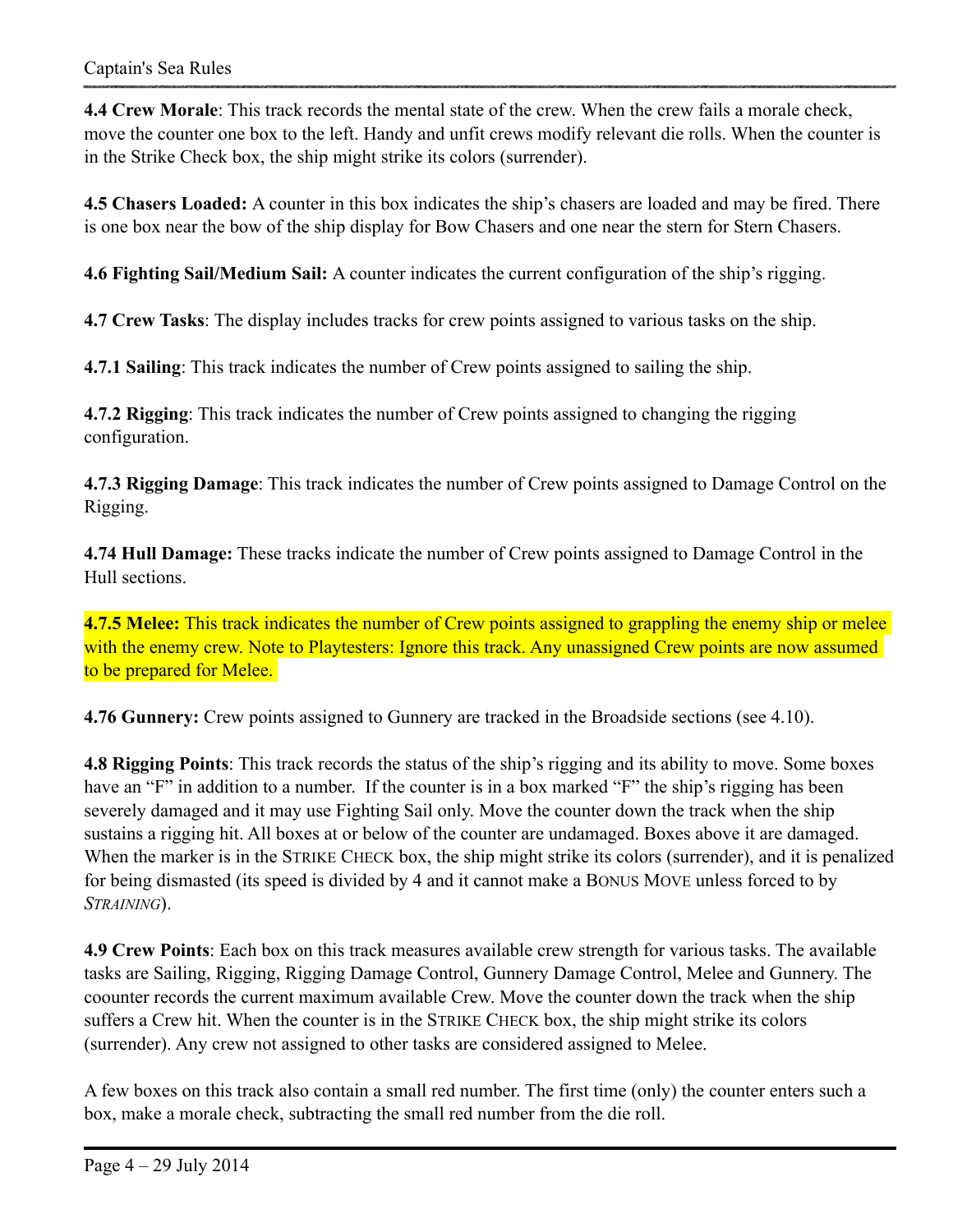**4.10 Broadside Sections**: There are 4 broadside sections—Starboard Bow, Starboard Aft, Port Bow and Port Aft. Each Broadside Section consists of a track of Gunnery boxes, a pair of Damage Control boxes and a Loaded box. These tracks record the condition of the Broadside Section.

**4.10.1 Gunnery Track**: Each Gunnery box has a pair of superscripted numbers. The first is the number of long guns in the box, while the second is the number of carronades. Move the counter on the Gunnery Track for the appropriate section toward 0 each time your ship sustains a hull hit. All boxes at or below the counter are undamaged. All boxes above it are damaged. When the marker is in the 0 box, you must make a morale check. *Note: You will also place counters on these tracks to indicate crew assigned to each Broadside Section*.

**4.10.2 Loaded Boxes**: A counter in this box indicates that the guns for its Broadside Section are loaded and the type of load.

## **5.0 Sequence of Play**

Captain's Sea is played in a series of turns. Each turn consists of the following steps:

- A. Assign Crew
- B. Determine Initiative
- C. Determine Movement Rates
- D. Activation Cycle
	- 1. Select Maneuvers (if not already selected)
	- 2. Select First Marked Impulse
	- 3. Complete Impulse Activation (if applicable)
		- a. Reveal Maneuver
		- b. Complete Maneuver
		- c. Select Maneuver
	- 4. Reload (if applicable)
	- 5. Conduct Fire Combat (if applicable)
	- 6. Grappling (only if both ships in same square)
- F. Melee (only if ships are grappled)
- G. Bonus Move
- H. Housekeeping
- I. Advance Turn Marker and Begin Next Turn

## **6.0 Assign Crew**

In this phase, each captain assigns crew points to critical tasks. Crew points can be assigned to sailing, changing rigging, rigging damage control, hull damage control, gunnery or melee. Any unassigned Crew points are assumed to be assigned to Melee.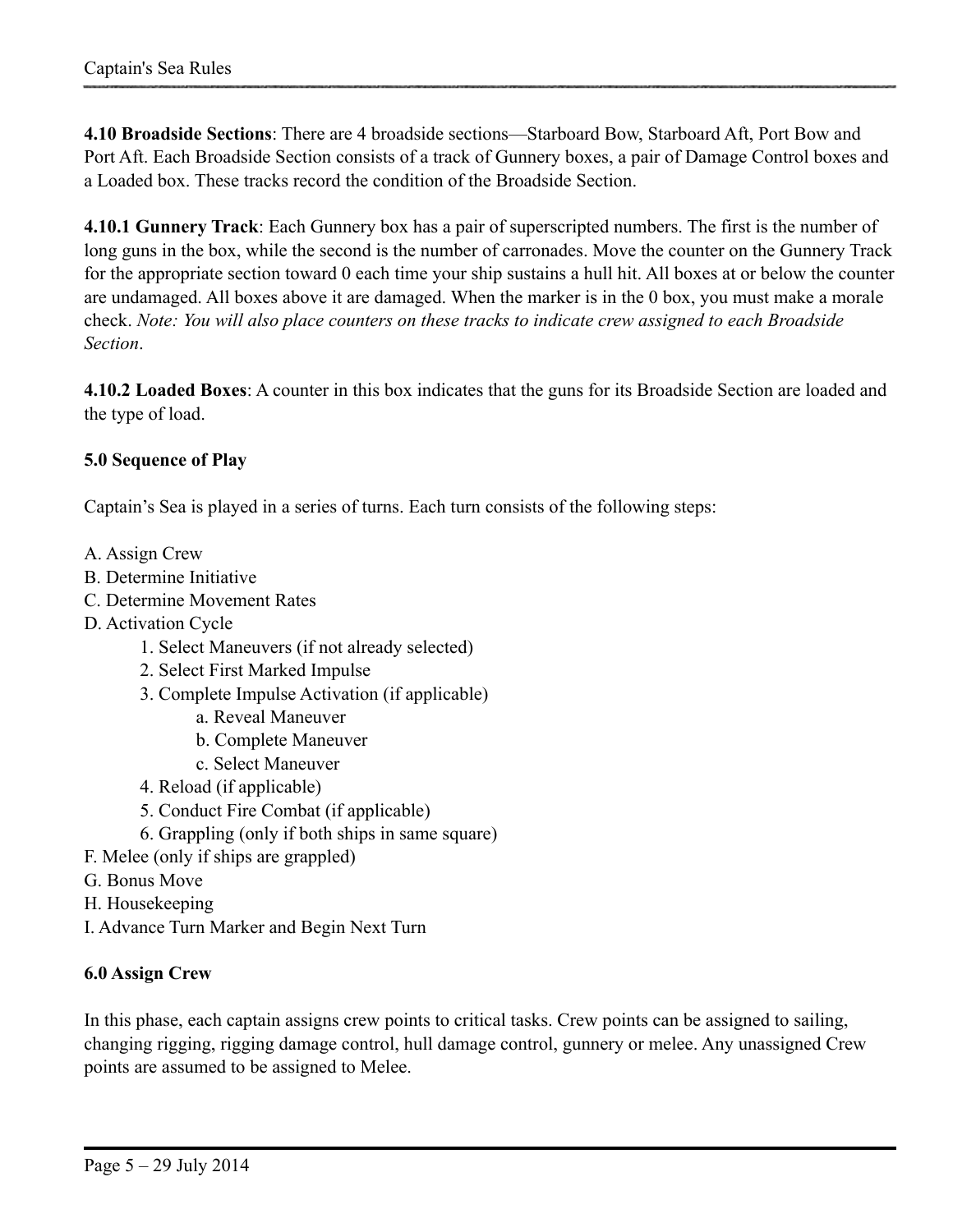Assign crew to tasks by placing counters in the appropriate boxes. The number of points assigned to tasks cannot exceed the total Crew points available.

## **6.1 Crew Tasks**

Assuming his ship has enough Crew points, a captain may assign them to the following tasks:

- Sailing: Each player may assign one Crew point per turn to sailing. Place a counter in the Sailing 1 box. Assigning a Crew point to sailing gives the ship a +1 modifier to the die when rolling for bonus movement.
- Changing Rigging: If the ship is capable of Medium Sail, each player may assign one or two Crew point per turn to changing the rigging from Medium Sail to Fighting Sail or visa versa. Place a counter in the appropriately numbered box to indicate the number of crew points assigned. The attempt to change rigging status does not occur until the Housekeeping Phase, but you must assign the crew in this phase if you want to try.
- Damage Control (Rigging): Up to two Crew points per turn may be assigned to repair the most recently *damaged* box on the Rigging Points track. Place a counter in the appropriately numbered box to indicate the number of crew points assigned. The attempt to repair rigging does not occur until the Housekeeping Phase, but you must assign the crew in this phase if you want to try.

 *Note: A ship with its rigging counter in the* STRIKE CHECK *box on the Ship Display is considered dismasted. Its crew can still repair its rigging, which would move the marker out of the Strike Check box.*

- Hull Damage Control: Up to two Crew points per hull section per turn may be assigned to repairing damaged Gunnery boxes. Each tasked Below Deck Crew point may be assigned to any of the four Hull Sections. Place a counter in the appropriately numbered Damage Control box to indicate the number of crew points assigned. Attempts to repair the hull do not occur until the Housekeeping Phase, but you must assign the crew in this phase if you want to try.
- Gunnery: A captain may assign one Crew point per turn *per undamaged* Gunnery box on the ship display. Place a counter in the appropriately numbered Gunnery box to indicate the number of crew points assigned.

*Note: A crew point may never be assigned to a damaged box.*

Melee: Any crew points not assigned to other tasks are assigned to Melee. Place a counter on the Crew Points Track to indicate this.

*Hint: If there is ANY danger of the enemy grappling and boarding your ship, assign crew to Melee. A successful enemy boarding action instantly ends the game with a substantial bonus in Victory Points to your opponent.*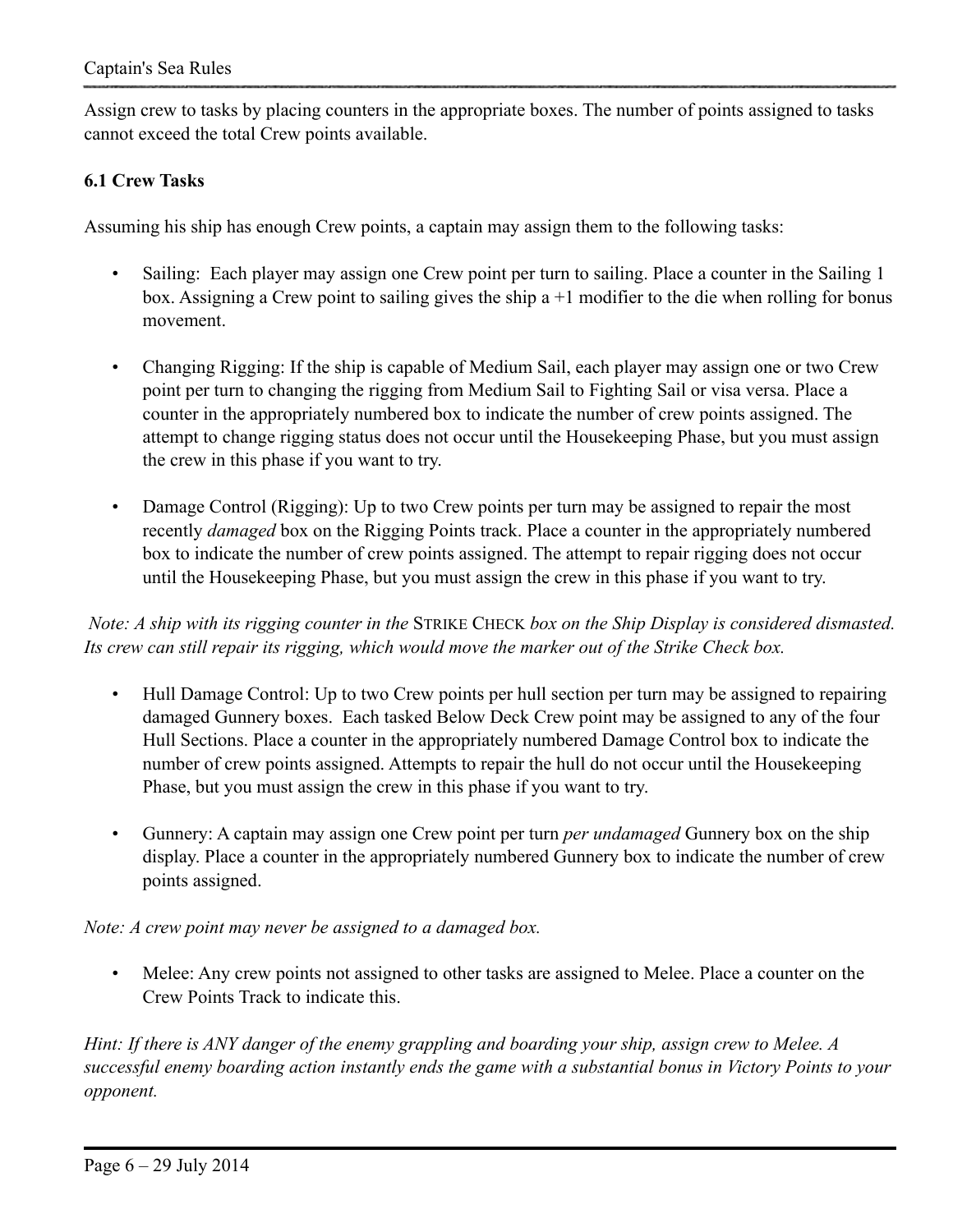## **7.0 Determine Initiative**

Each player rolls one die and modifies the result as described below. The player with the higher modified result wins initiative for the turn. He becomes the *Initiative Player* while his opponent becomes the *Non-Initiative Player*. In case of a tie on the initiative roll, reroll the dice.

Die roll modifiers are:

- +1 for a Crack crew
- -1 for a Green crew
- -1 for each previous, successive turn the player has held Initiative.
- Changes due to eligible Bridge Card play

Place the initiative player's Initiative marker on the Status Track in the box equaling the number of successive turns he has held initiative.

*Example: A player has an average crew but has held initiative on the previous two turns with no Bridge Card play. He rolls at -2. If he wins this turn, his next initiative roll will be at -3.*

#### **8.0 Determining Movement Rates**

Players determine the movement points available to their ships, based on wind position and hull quality. First, determine each ship's base movement points:

- Step 1: If both ships are in the same wind position and have the same heading, both have 0 base movement points. Otherwise, proceed to Step 2.
- Step 2: On the Base Movement Point Table, identify the column matching the Initiative Player's wind position and the row matching the Non-Initiative Player's wind position. Wind position is determined by selecting the letter on the ship marker closest to the direction from which the wind is coming (example: if the wind is blowing up the length of the ship from stern to bow -- aka, "Running" -- the position is identified as "C").
- Step 3: Cross-reference the selected row and column positions to determine available movement points. The first number is the movement points for the Initiative Player's ship; the second is the movement points for the Non-Initiative Player's ship.

Step 4: Next, determine HULL BONUS due to each ship's hull and crew:

*Note: A ship that is IN IRONS (position "H") does not roll for a Hull Bonus--its speed remains 0. A ship with a speed of 0, but not IN IRONS, does roll for a Hull Bonus.* 

Step 5: Each player rolls a die and modifies the result. Die roll modifiers are: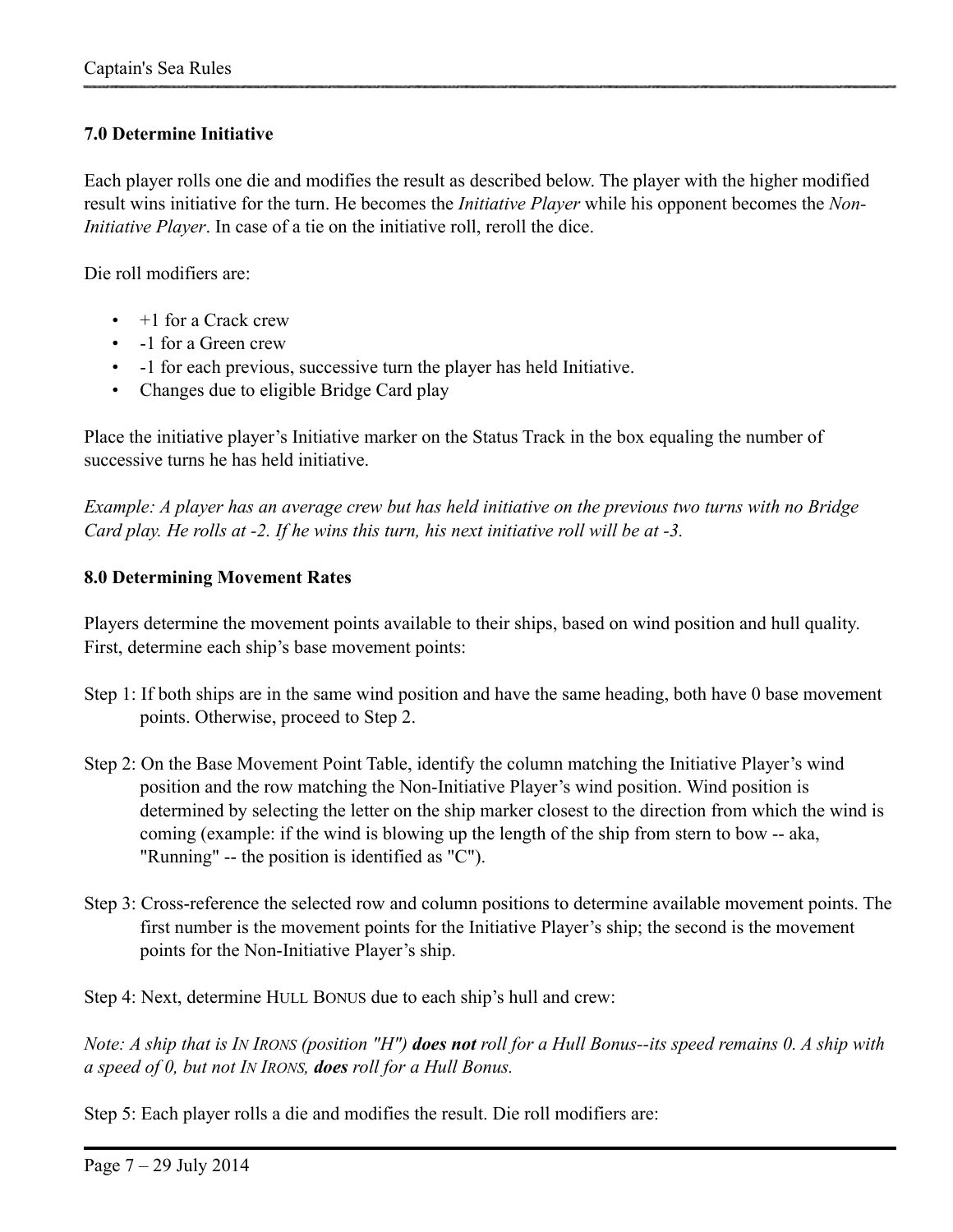- +1 for a Crack crew
- -1 for a Green crew
- Changes due to eligible Bridge Card play

Step 6: Cross-reference the result with the ship's hull type on the Hull Bonus table.

- Step 7: Add the Hull Bonus of each ship to its Base Movement Points to determine its Speed for the turn. Speed equals the total Movement Points the ship must spend during the turn.
- Step 8: A ship at fighting sail divides its Speed by 2, rounding up. A ship with its rigging marker in the Strike Check box is considered dismasted. Divide its movement by 4.

After determining the ships' speeds, players place Activation counters (red, white or blue) on the Impulse Track. Place a counter in each Impulse listing your ship's speed among the numbers at the bottom of the box. (Example: a player whose ship has a speed of 6 for the turn places a counter in the boxes for impulses 2, 4, 6, 8, 10, and 12—all the boxes listing 6 at the bottom.)

# **9.0 Activation Cycle**

The Activation Cycle is divided into 12 impulses. During impulses containing Activate counters or Load Counters, players may (or may not) take actions such a moving, firing or reloading.

Go to the first Impulse containing an Activate counter and/or a Load Counter. The steps below must be conducted in order, with each step completed before moving to the next step.

- Step 1: A player with an Activate! counter may Maneuver. If both players have Activate! counter, the Initiative Player decides who Maneuvers first.
- Step 2: A player with a Load Counter may reload.
- Step 3: Either player may fire.

Step 4: Either player may attempt to grapple.

# **10.0 Maneuvering**

Check whether the player(s) with an Activate! counter for the impulse has completed a maneuver. If not, put the Activate! counter on the Ship Display to indicate Movement Points spent since the player's last completed maneuver. If a player has completed a maneuver, he reveals it and moves his spent Activate! counter(s) away off the Ship Display.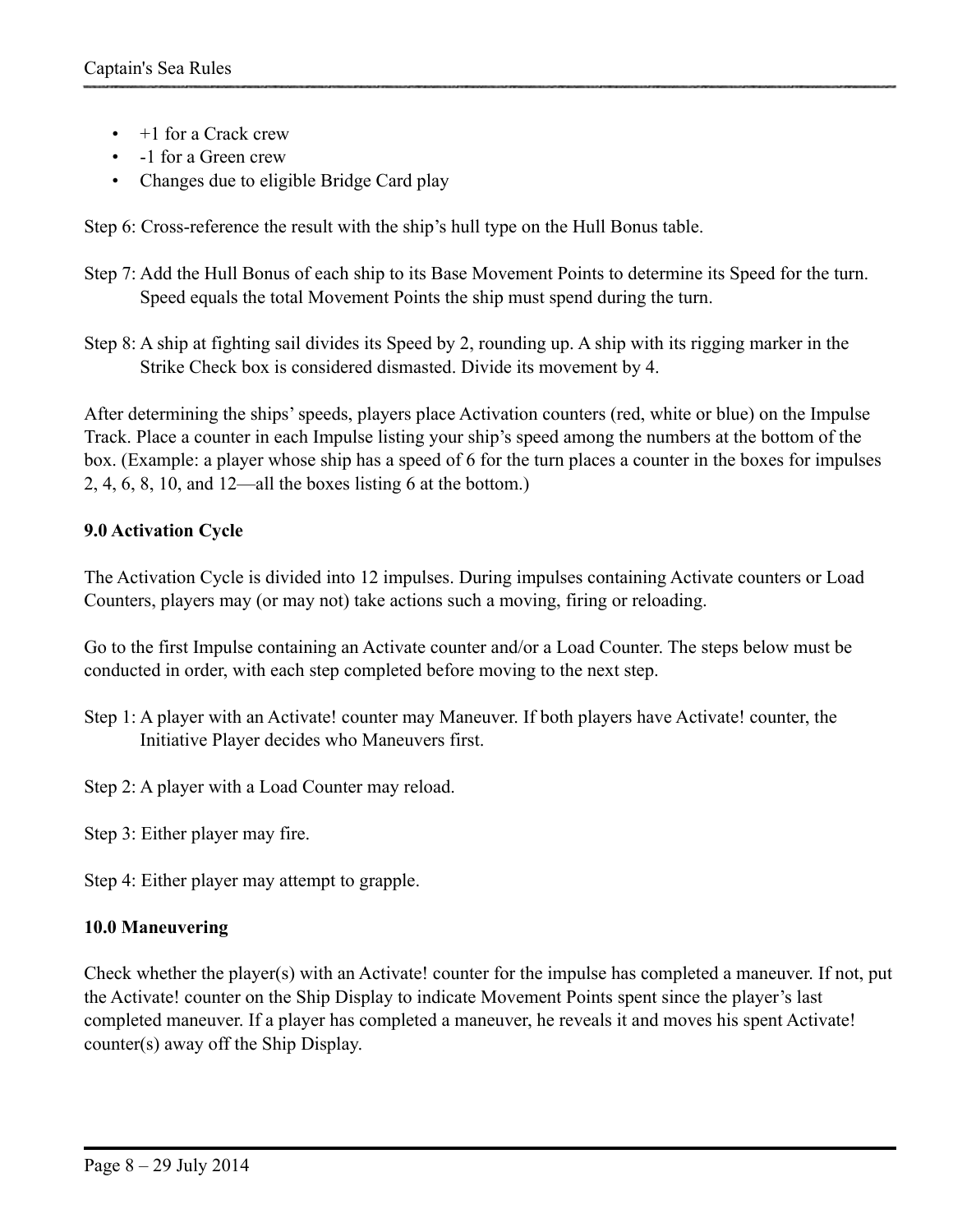Execute any completed maneuvers. *When a ship has completed enough Activations for its selected maneuver, it MUST make the maneuver.* Remember, if both players reveal maneuvers, the Initiative Player decides who moves first.

After a maneuver is executed, the player **immediately** selects his next maneuver.

## **10.1 The Control Panel**

The Control Panel shows all the possible maneuvers and is organized by wind position. When it's time to select a maneuver for your ship:

- 1. Identify the table matching the ship's wind position.
- 2. Select a maneuver from the available options by placing a Maneuver Selection block matching the color and number of the chosen maneuver (as indicated by the first column on the table). Place the tile either face-down or on-edge so that your opponent cannot see your selection.

Each maneuver has a cost, expressed in movement points. Your ship can maneuver for one movement point each impulse it activates, so a three-point maneuver requires three impulses to complete. During the first two impulses of the maneuver, the ship will not move. During the third, it will complete the maneuver.

There are important restrictions on selecting maneuvers:

- You may select any maneuver, including one that will not be completed until the next turn.
- If you select a maneuver which will carry over into the next turn, you must choose a Strain maneuver as well. Your opponent will know that you are straining, but not how much.
- If required to Strain, you may choose either Straining block.
- You may not choose *Back Sail* twice in a row, even if your wind position changes. After Back Sailing, place a *No Back Sail* counter on the ship display to remind you.
- You may not choose *Wear* twice in row, nor Wear twice in the same square (A ship cannot simply sit in place and spin.) After Wearing, place a *No Wear* counter on the ship display to remind you. NOTE: A free Wear from an Advance maneuver counts here—you cannot use the free Wear and then select Wear as your next maneuver.
- You may not choose any maneuver that turns your ship to *In Irons (wind position "H")*. If you want your ship to move "across the wind," you must *Tack*.

The available maneuvers are:

**10.1.1 Advance**—move ahead from one square to the next. It costs two movement points to move across the side of a square, three to move across a corner. The ship may turn one compass point to a superior wind position (see the Control Panel) after moving into the new square.

*Note: the Advance maneuver is the only way to turn into a superior wind position.*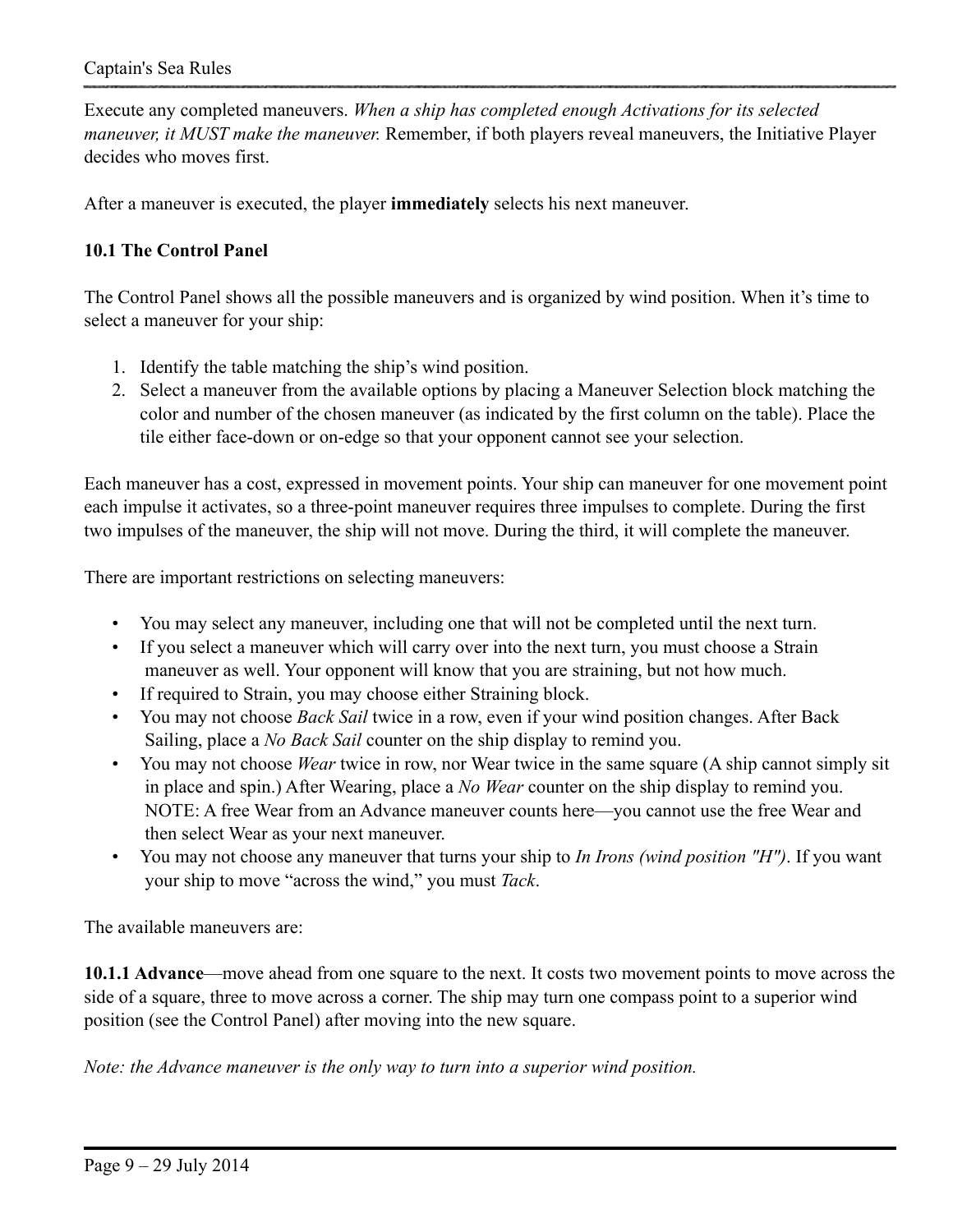**10.1.2 Wear**—turning one compass point. Wearing to an *inferior* wind position is a separate maneuver, not a free one like the turn offered by the Advance maneuver. It costs one or two movement points, depending on the direction of the Wear.

**10.1.3 Back Sail**—holding the ship steady and keeping it in the same square and direction is called *Back Sailing*. You may not select this maneuver twice in a row.

**10.1.4 Tacking**—moving across the wind is a dangerous business when under the enemy's guns, but it allows the ship to rotate its bow through the wind. A player must attempt to *Tack*—the maneuver is not automatic. To attempt Tacking:

- Step 1: Rotate the ship one compass point to the *In Irons* (H) wind position in its current square.
- Step 2: Roll a die and modify the result by the ship's Crew Status. Subtract 1 from the modified result if the enemy ship is six movement points or less away.
- Step 3: If the modified result is 5 or greater, rotate the ship another compass point to Beating (F or G). The ship may not return to its original compass point. If the modified result is 4 or less, the ship remains *In Irons* for the rest of the turn. For a ship *In Irons*, ignore any remaining impulses and remove the ship's remaining Activate! markers from the Impulse Track.

**10.1.5 Straining**—A ship selecting a Straining maneuver *must* attempt a Bonus Move.

#### **10.2 Stacking**

A ship may enter a square occupied by the enemy ship. When this happens, it is assumed that the ships are closing on each other and fighting at point blank range.

There are three possible relative positions for the ships.

- **Parallel:** the ships are moving past each other in exactly the same direction or opposite directions. The Initiative Player determines on which side the moving ship passes by the other ship. Both ships may fire if they have guns loaded and crewed.
- **Crossing:** the ships are moving on perpendicular courses, forming a "T." The Initiative Player (only) may fire if his ship has guns loaded and crewed, attempting a Rake (see rule 12.8). If the Initiative Player is moving his ship, he may fire, attempting a stern rake on his opponent. If the Non-Initiative Player is moving, the Initiative Player may attempt a Bow Rake on the approaching ship.
- **Angled:** the ships are moving neither parallel nor perpendicular to each other. One end (bow or stern) of each ship is closer to the other ship, forming a "V." The moving ship passes the enemy on the side closest to where the moving ship entered the square. Both ships may fire if they have guns loaded and crewed.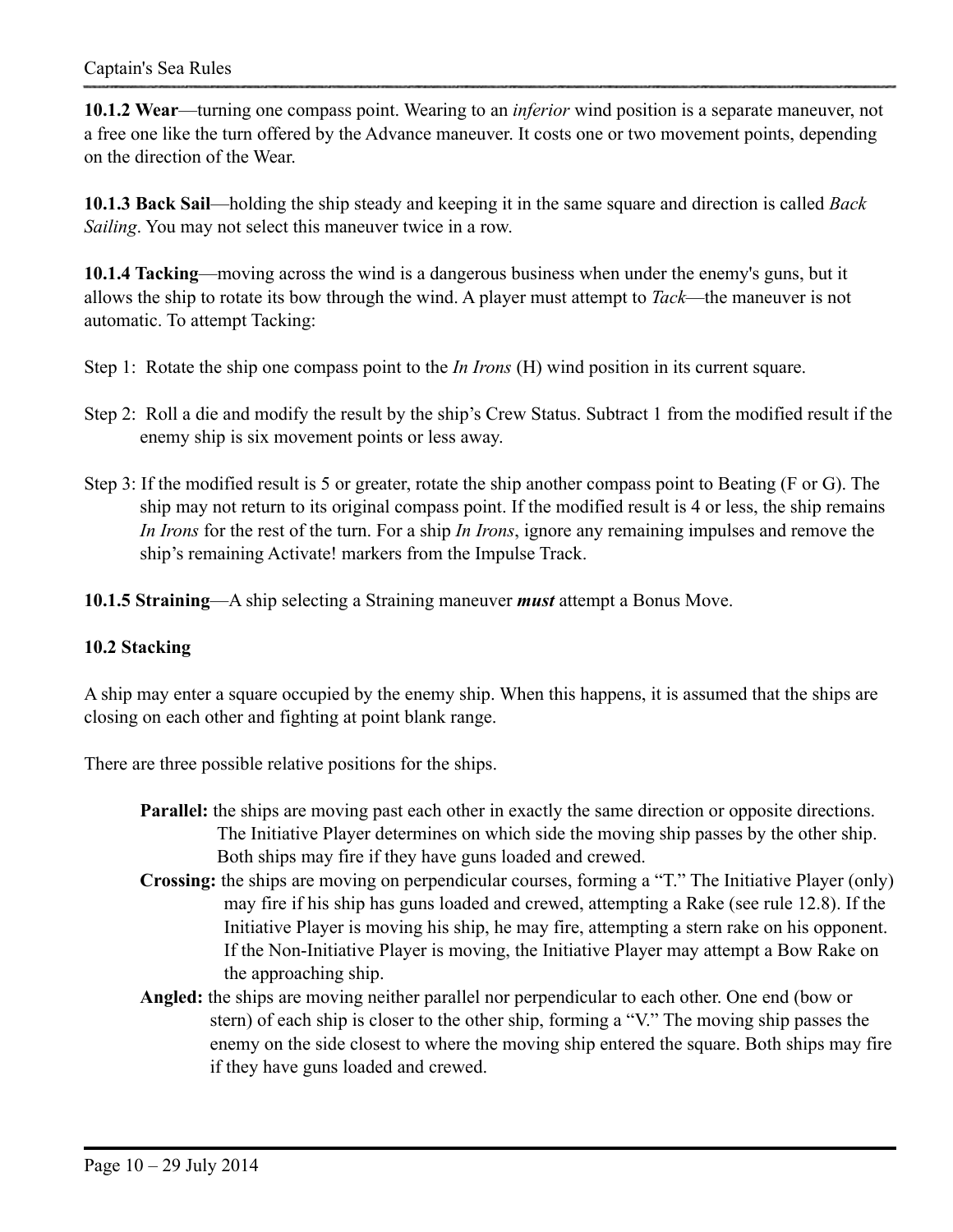Examples:

- 1. In the first image below, if *Belvidera* advances, she will sail Parallel to *Constitution*. The player with initiative decides whether she sails *to Constitution's* port or starboard. Both ships may fire.
- 2. In the second image below, if *Belvidera* advances, she will sail Crossing *Constitution*. If *Belvidera* has initiative, she will pass to *Constitution's* stern and may attempt a rake. If *Constitution* has initiative, she may attempt to attempt a bow rake on *Belvidera*.
- 3. In the third image below, if *Belvidera* advances, she will sail Angled to *Constitution's* starboard. Both ships may fire normally.



Note: If the active ship has the option to Wear (as part of an Advance maneuver), the captain decides whether to Wear before determining the ships' relative positions. Note that wearing will change a ship's relative position (Parallel and Crossing will become Angled and Angles will become Parallel or Crossing).

The Initiative player should place a formation marker in the hex to indicate the ships' relative positions.

## **10.3 The Map Edge**

When one of the ships is about to maneuver off the map edge, players should adjust both ships' locations toward the center of the map. Be sure to maintain the same distance and relative position between the ships and keep both ships on the same heading. Also move any smoke on the map and maintain its position relative to the ships.

If it is not possible to avoid moving a ship off the map edge, the game ends immediately.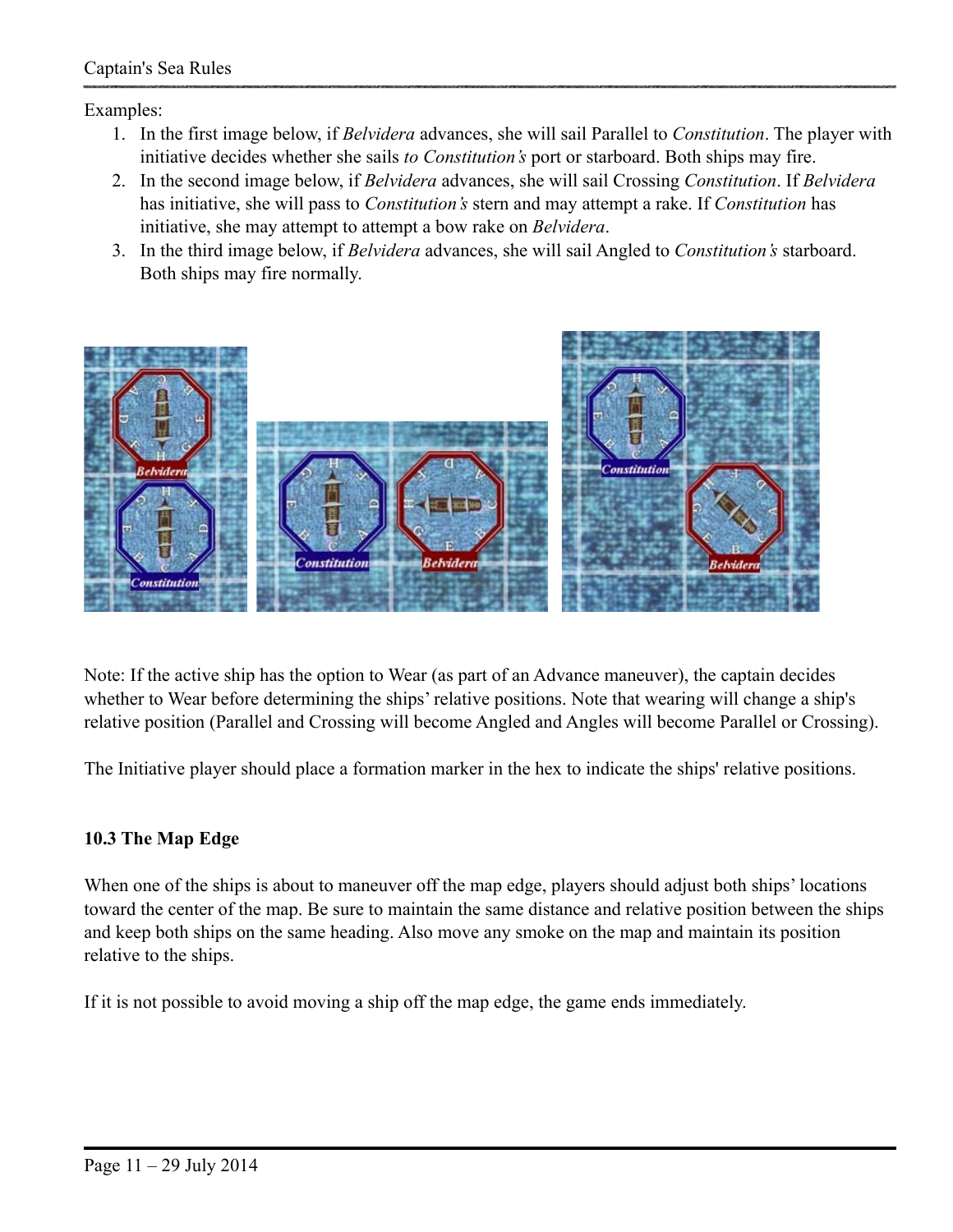## **11.0 Reloading**

Check whether there is a load counter for any broadside section from either ship (or both ships) in the impulse's reload box. If there is a load counter AND Crew points have been assigned to that hull section's Gunnery Track, place the load counter next to the appropriate Gunnery Track(s) on its ship.

If crew has not been assigned, follow the Select Load procedure (see 12.7). This opportunity to reload has been lost.

**Special Loads**: It takes longer to load Chain or Double Shot. When a Load Counter of either type is revealed, place it two impulses further ahead. *Tip: turn the load counter 90 degrees to remind you that you've already moved it forward two impulses.*

## **12.0 Firing**

Both players have opportunities to fire when **either** player has an Activate counter or Load Counter in the current Impulse. Firing occurs after any activated ship(s) has maneuvered. The Non-Initiative Player announces first whether his ship will fire, then the Initiative Player. Firing occurs simultaneously.

**12.1 Firing Arc:** For your ship to fire, the enemy ship must be within the pattern indicated by the shaded area. The pattern extends up to 24 movement points from the firing ship.



**12.2 Range**: Broadside Sections may fire Long Guns at the enemy ship up to 24 movement points away. Carronades may fire at the enemy ship up to 6 movement points away and get a bonus (double the number of dice firing) at 3 movement points or less away.

**12.3 Broadside Sections Attacking:** If both Broadside Sections aim at the same height and use the same ammunition, they combine their firepower into a single attack. If they aim at different heights or use different ammunition, conduct two separate attacks.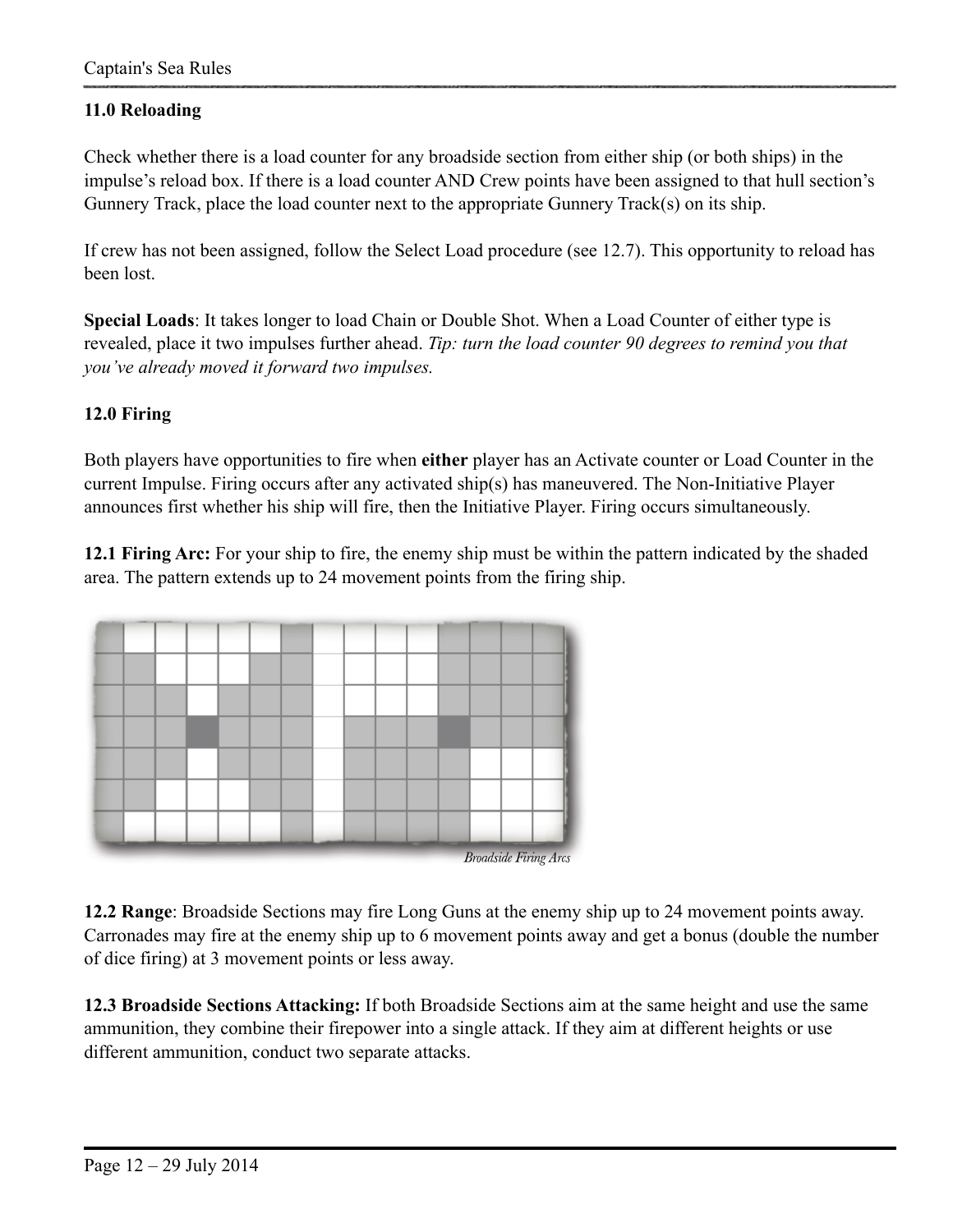## **12.4 Firing Procedure**

*Note: The firing procedure is actually fairly simple: set your target, determine the number of dice, determine the modifiers and roll. It just looks like a lot because we've provided detailed, step-by-step instructions for clarity and to cover all the possibilities. Firing is quick and easy.* 

## **12.4.1 Identify firing section(s)**

The firing ship is the attacker. The targeted ship is the defender.

The attacker determines which Broadside Sections are firing at the enemy ship. A broadside can only fire when the enemy is within its firing arc, within its range, and when its guns are loaded and manned.

#### **12.4.2 Determine Target for each firing section**

The attacker also announces whether each firing Broadside Section will aim High (at the Rigging) or Low (at the Hull). If both sections fire at the same target, their attacks are combined into a single attack. Otherwise each attack is resolved separately using half of the defensive dice (see below) against each attack and adding any odd die to one attack or the other.

## **12.4.3 Determine if the attack is a Rake**

When the firing ship is crossing and perpendicular to the defender's path, the attack is a rake and may cause additional damage. Check section 12.8 for additional details.

#### **12.4.4 Determine number of To Hit dice (attacker)**

The attacker finds the highest numbered gunnery box which is **both** undamaged and manned by crew. The number of attack dice is equal to the combined number of *in-range* long guns and carronades in that box. If the target ship is within 3 movement points of the firing ship, double the number of dice for carronades.

#### **12.4.5 Roll dice to determine initial hits**

The attacker rolls the number of dice determined in Step 4. A hit is a modified die roll equal to 5 or better. Each die roll is modified as follows:

- $\cdot$  +1 if his ship's crew is Handy
- -1 if his ship's crew is Unfit
- $\cdot$  +1 if firing Double Shot
- -1 if firing Chain Shot
- $\bullet$  +/- modifiers due to play of Bridge Cards

Mark the total number of hits on the Status Track with the Hits marker.

## **12.4.6 Determine number of defense dice**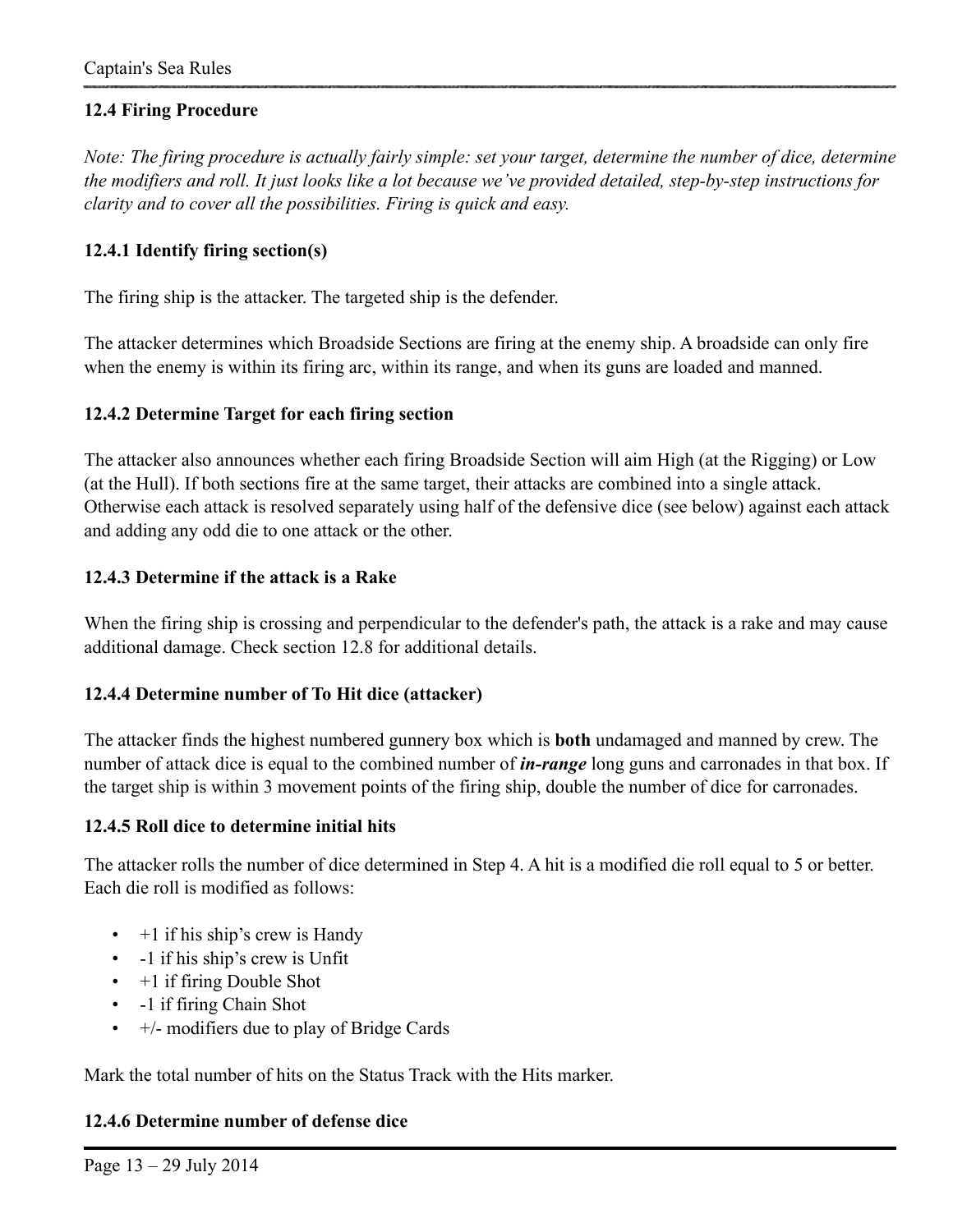The Defender counts the movement points between the ships and divides by 2, rounding up. Then add the dice contributed by smoke. Each smoke point is worth one additional defense die.

- Count the value of each smoke counter in the target ship's square and in the firing ship's square.
- Count the value of each smoke counter in any square touched by an imaginary straight line drawn from the center of the firing ship's square to the center of the target ship's square.
- Count an "On Fire" counter on the firing or target ship as one die, so add two dice if both ships are on fire.

# **12.4.7 Roll defense dice to determine hit cancellations**

The defender rolls the number of dice determined in Step 5. If the defending ship's hull is Firm, re-roll every die rolling a natural "1." If the defending ship's hull his Fragile, re-roll half (round up) of the dice that rolled a natural "6." Any additional dice rolled retain their results. Each die is then modified as follows:

- $\cdot$  +1 if the attacker is 12 or more movement points distant.
- $\cdot$  +/- the value of played Bridge Cards

A cancellation is a modified die roll equal to 5 or better. For each successful cancellation, move the Hits marker down the Status Track.

# **12.4.8 Check for Damage Effects**

During the Age of Sail, a broadside was a volley of lead. The more lead thrown, the more likely that some of it might go astray. This process determines the proportion of lead that hits the enemy ship where desired.

Roll three dice—two red and one blue. Using the Damage Effects Table, add the dice results and crossreference the modified total with the column corresponding to the number of Hits achieved. The die roll is modified as follows:

- -1 if firing with the wind (leeward)\*
- $+1$  if firing into the wind (windward)\*
- If firing high (at Rigging):
	- $\sigma$  +1 if Crew Morale is Fit
	- $\sigma$  +2 if Crew Morale is Handy
- If firing low (at Hull)
	- o -1 if Crew Morale is Fit
	- o -2 if Crew Morale is Handy

*\* Note: Ships in Positions A, B, D, E, F, and G are affected by wind when firing. Ships which are in Positions C or H relative to the wind are not affected by these modifiers.* 

Mark the number of Rigging (R), Hull (H), and Crew (C) hits on the Status Track.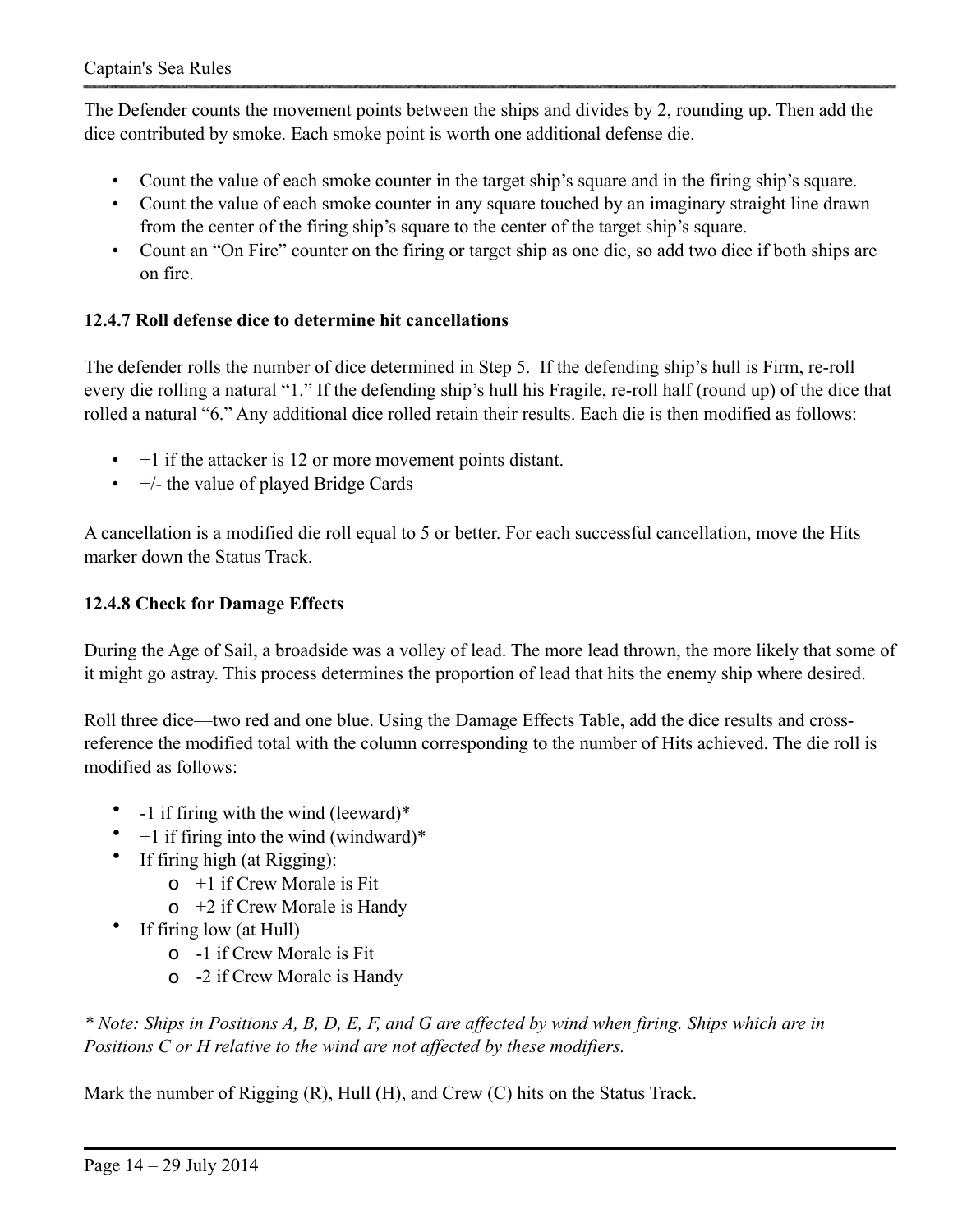## **12.4.9 Adjust final hits for Rigging, Rake and Shot**

When firing at the Rigging (High):

- 1) If the defender is at Fighting Sail, divide the number of Rigging Hits by two. And,
- 2) If firing Chain Shot, add one to the number of Rigging Hits. Reduce Hull Hits to zero.

When firing at the Hull (Low):

- 1) If firing Chain Shot, ignore all Hull Hits. Or,
- 2) If the attack is a Stern Rake, multiply the number of Hull hits by 1.5 (rounding up). In either case,
- 3) Roll a die for each section firing Double Shot. On a resulting roll of two or less, the firing section sustains one hull hit.

## **12.4.10 Apply Hits**

Rigging Hits are applied by moving the Rigging Status counter down the Rigging Track one box per hit sustained.

Hull hits must be divided evenly among the bow and stern sections of *the targeted side* of the ship.

- The first hull hit must be applied to the hull section with more undamaged hull boxes, if there is one.
- Other hits are divided evenly between the two sections; the defending player decides which section takes the first hit.
- If a section of targeted side of the hull cannot sustain all of the hits is receives, apply the remaining hits to the hull section on the opposite (non-targeted) side of the ship (the shot passes through the ship and impacts the other side).
- If the non-targeted side of the ship cannot sustain all of the hits it receives in this way, ignore the remaining hits.

#### **12.4.11 Morale Check**

Using the Morale Effects Table, cross reference the results of the blue die (ONLY) and the number of Hits scored. Modify the number on the blue die as follows:

- $+1$  if the defending crew's Morale is Handy
- -1 if the defending crew's Morale is Unfit

Make a Morale Check using the number of dice indicated by the Morale Effects Table.

#### **12.5 Check for Fire**

Return to the Damage Effects Table and look at the number of Hits Achieved. Use the column header if the modified three-dice roll was 11 or higher. Use the column footer if the modified three-dice roll was 10 or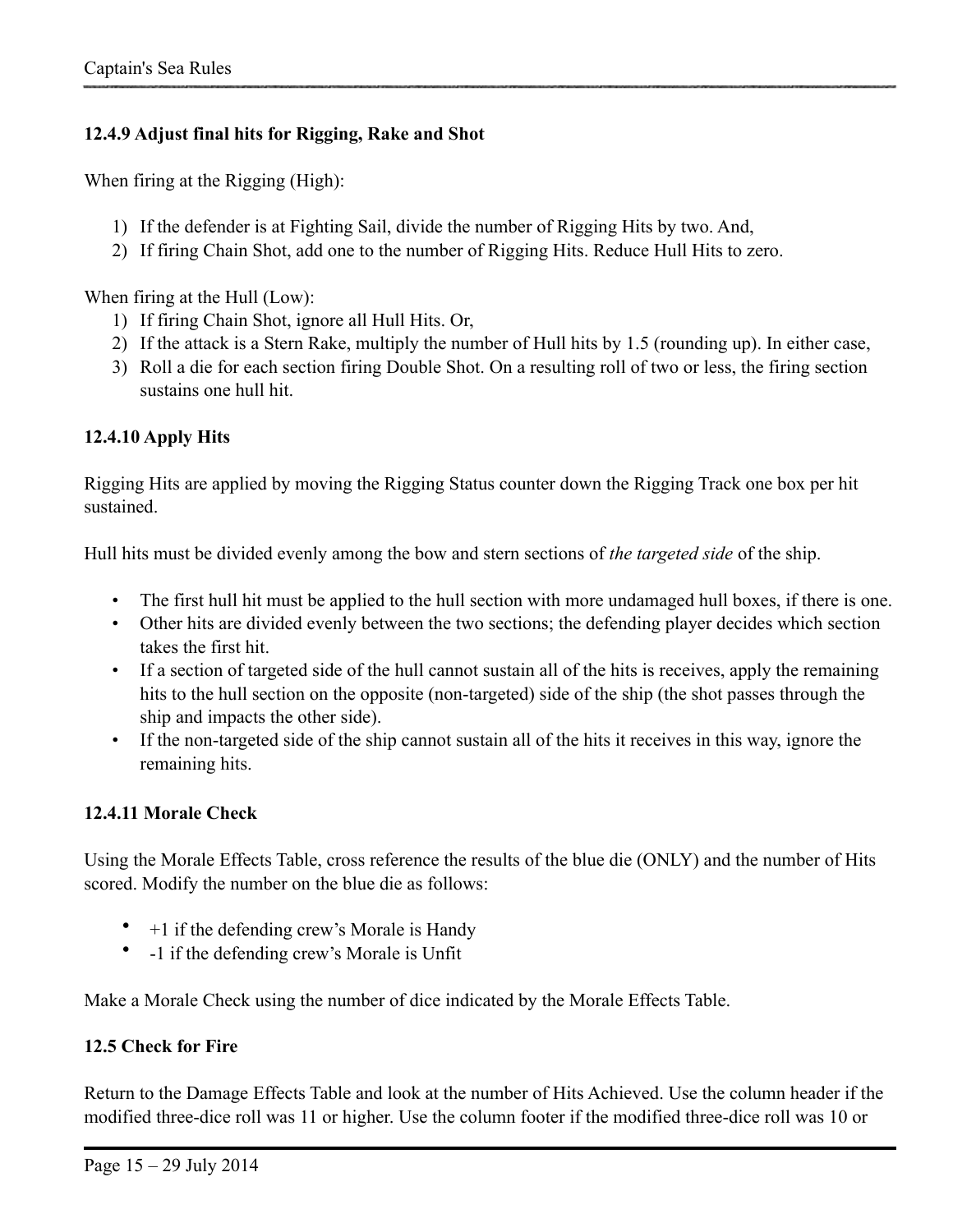less. If the header or footer is red, check for fire using the number of dice indicated in parenthesis. If any dice rolls a 1, the ship is on fire. Place an On Fire counter on the ship's display.

# **12.6 Applying Smoke**

For each firing Hull Section: add two Smoke-2 counters to the firing ship's square if the attacker rolled three dice or more, or add one Smoke-2 counter for an attack of one or two dice.

## **12.7 Selecting Load**

For the section(s) just fired, select a Load Counter and place it face down ahead of the current impulse on the Reload Track, as below, based upon the Crew Quality:

- **Crack**: 6 Impulses
- **Average**: 8 Impulses
- **Green**: 12 Impulses

If there are insufficient impulses remaining in the current turn, continue counting impulses into the next turn before placing the counter. Do not count the Bonus Move box as an Impulse.

*Note: the numbers in the table above are for round shot. Other types of loads take longer (see 11.1). Use the numbers in the table to avoid revealing to your opponent that you've loaded a special shot.* 

#### **12.8 Rakes**

A *rake* occurs when one ship fires directly along the length of the enemy ship. To conduct a rake, the target ship must be heading directly toward or away from the firing ship. The firing ship must be:

- In the same row or column as the target ship and perpendicular to it, or
- On the same diagonal line as the target ship and perpendicular to it, or
- In a space touching the diagonal line of the target ship and perpendicular to it. The firing ship's heading must also be toward the diagonal line

A ship is perpendicular to the enemy ship if the firing ship's heading is exactly 2 or 6 compass points away, in either direction, from the target ship's heading.

(Examples: the target ship is heading in direction 1. The firing ship can rake if its heading is 3 or 7. If the target ship's heading is 2, the firing ship can rake if its heading is 4 or 8. If the target ship's heading is 6, the firing ship can rake if the firing ship's heading is 4 or 8.)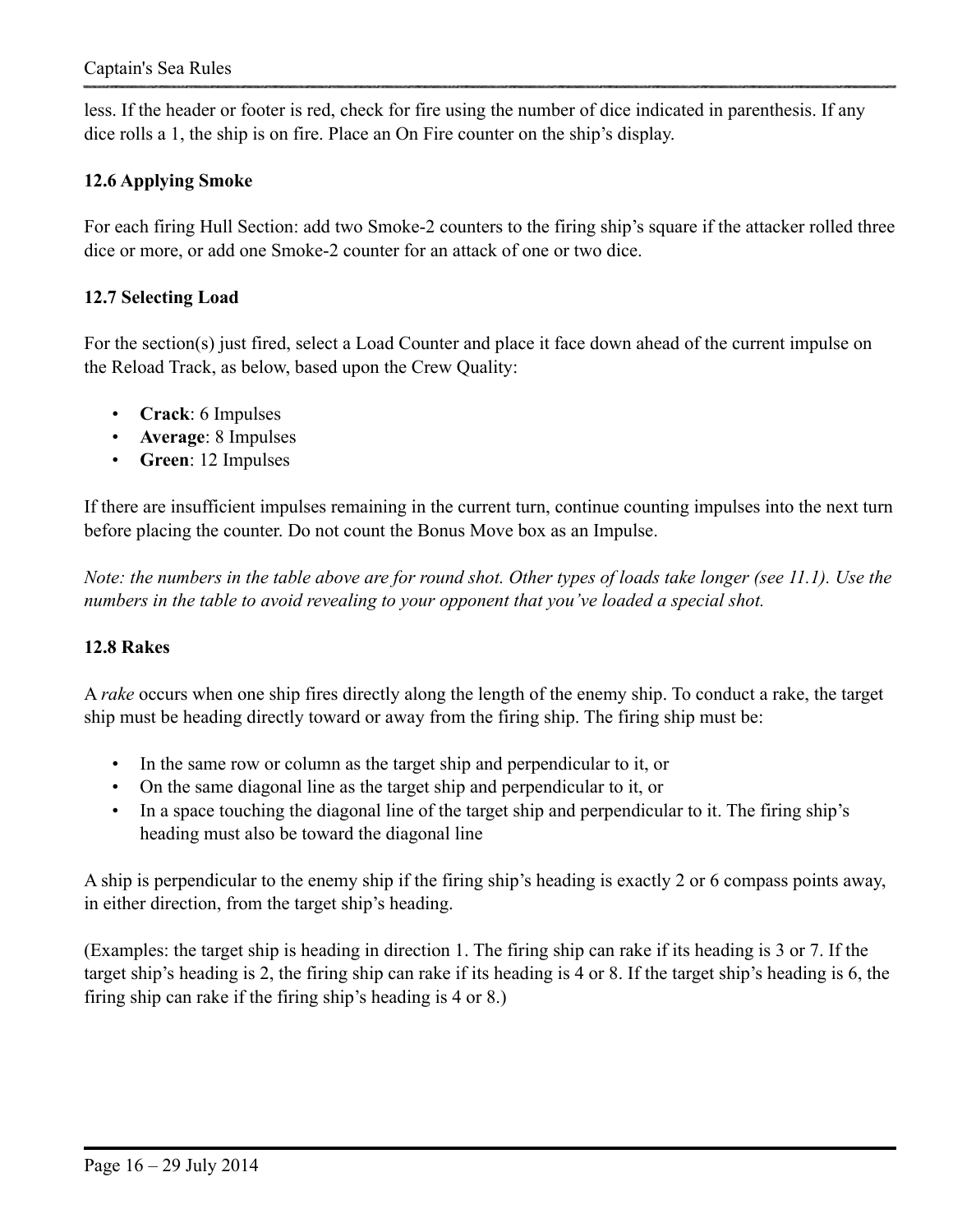

To conduct a rake, use the same firing procedure outlined above. Modify the damage procedure as follows:

- If the rake was fired into the target ship's rear section (aft), multiply the number of hull hits by 1.5 before applying them (the multiplication occurs AFTER defensive dice have been applied). Divide the hits between the ship's aft sections.
- If the rake was fired into the target ship's forward section (bow), divide them between the ship's bow sections.

## **12.9 Chasers**

Chasers are guns positioned to fire out of the bow or stern of a ship at an opponent's rigging—the idea is to damage the enemy's sails to slow him down so you can catch him or escape. Each ship begins the game with two Chasers. Chasers do not require crew, but may only fire when the enemy is outside the broadsides' firing arcs. Only chasers pointed toward the target ship (fore or aft) may fire. Fire chasers using the following procedure:

- Chasers fire by rolling one die per firing section (so a maximum of two). A hull section must have one undamaged box to fire chasers.
- Chasers have a maximum range of 24 MP.
- Each chaser scores a hit on a 6. There are no modifiers.
- Chasers fire Round Shot only.
- Chasers do not create smoke.
- Shots do not scatter. All hits are applied to the target ship's rigging.
- Once fired, chasers reload in the same number of impulses as Round Shot. Place the appropriate Chasers Loading counter on the reload track. When you pick up the counter, place the marker in the appropriate Chasers Loaded box on the Ship Display.

## **13.0 Grappling**

A ship may attempt to grapple its opponent **only if** both ships are in the same square at the end of an impulse and either player had an Activate counter or Load Counter in the Impulse. When these requirements are met: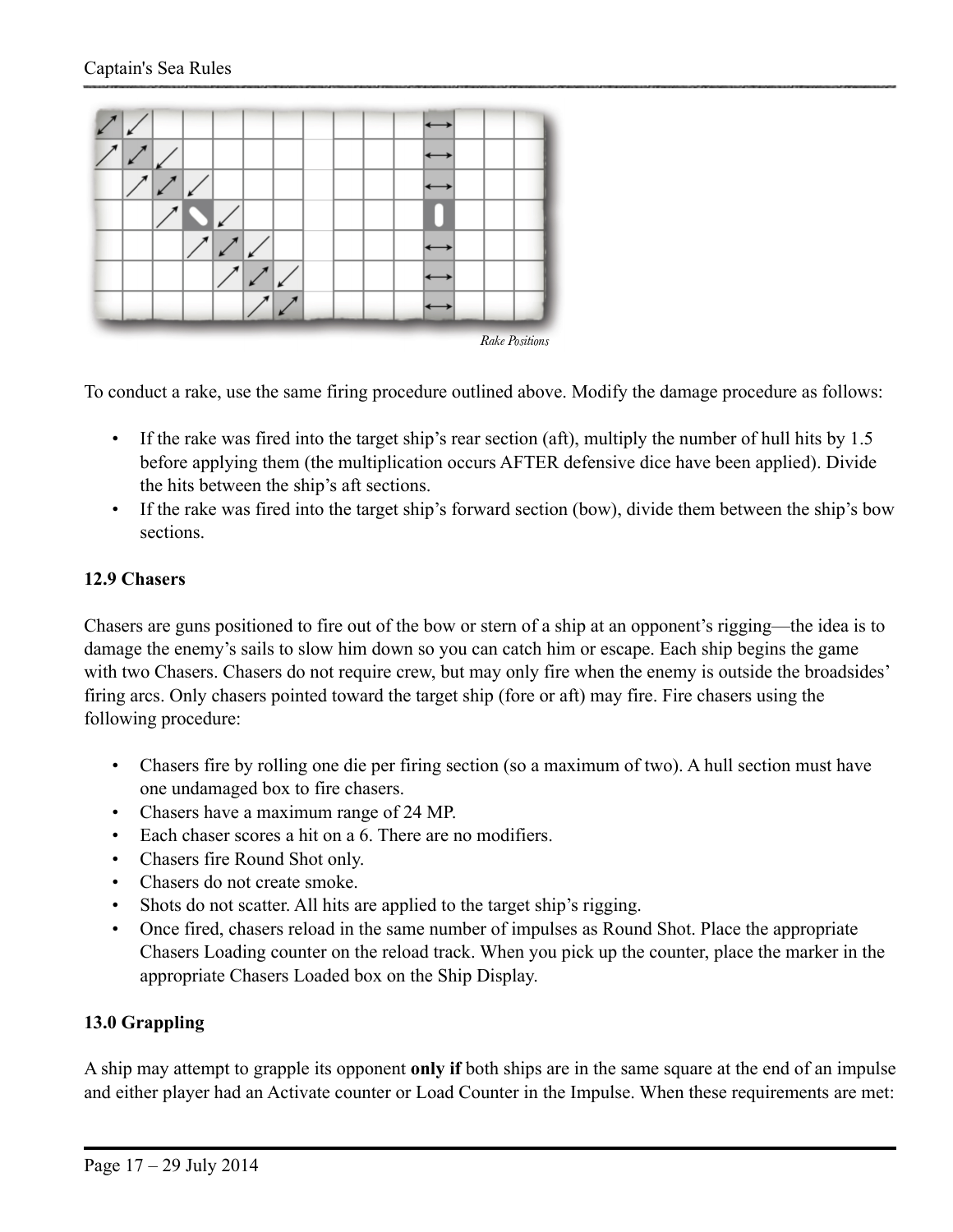First, the Initiative Player may attempt to grapple. If the Initiative Player did not attempt grappling **or** failed in the attempt, the Non-Initiative Player may attempt to grapple. The player attempting to grapple rolls one die and modifies the result as follows:

- $\bullet$  + your ship's Crew Morale
- - enemy Crew Morale
- $\cdot$  + Crew points assigned to Melee from your ship
- - enemy Crew points assigned to Melee
- -1 if the smallest difference in headings (count the compass points) is 1 or 2
- -2 if the smallest difference in heading (count the compass points) is 3 or 4
- $\cdot$  +1 if the ship attempting to grapple is French

If the result if 5 or higher, the grappling attempt is successful.

If either player succeeds, align the two ships. If the ships' headings differed by less than two compass points, align the ships on the same heading (the Initiative Player's heading). If the ships' headings differed by two or more compass points, keep the Initiative Player's heading the same and align the Non-Initiative Player's ship to the opposite heading. Place a *Grappled* counter in the square. Ignore all further impulses this turn and move to the Melee Phase.

## **14.0 Empty Impulses**

Skip any impulse box containing neither an Activate! marker nor a reload counter. Players may not maneuver, fire, grapple/melee, nor reload in such an impulse.

## **15.0 Repeat for Next Impulse**

After completing each impulse containing Activate! markers or Load Counters, except the 12<sup>th</sup>, repeat the above process for the next impulse. After the 12<sup>th</sup> impulse, proceed to the Melee Phase of the turn.

#### **16.0 Melee**

The melee phase occurs **only if** the ships are grappled at the end of an impulse. Melee represents an attempt by the crew of one ship to board and seize the enemy ship. The Initiative Player may initiate melee. If the Initiative Player did not initiate melee, the Non-Initiative Player may do so. Players then divide the Crew Points assigned to Melee among assault (or defense) and support. Assault troops are crossing to the enemy ship; defense points are defending their own ship; and support points are firing from the rigging. If a player initiates Melee, use the following procedure:

Step 1: The player who initiated melee becomes the attacker. The other player becomes the defender.

Step 2: The attacker checks how many Crew points were committed to Melee. From these, he decides how many point to assign to assault and how many to support of the assault.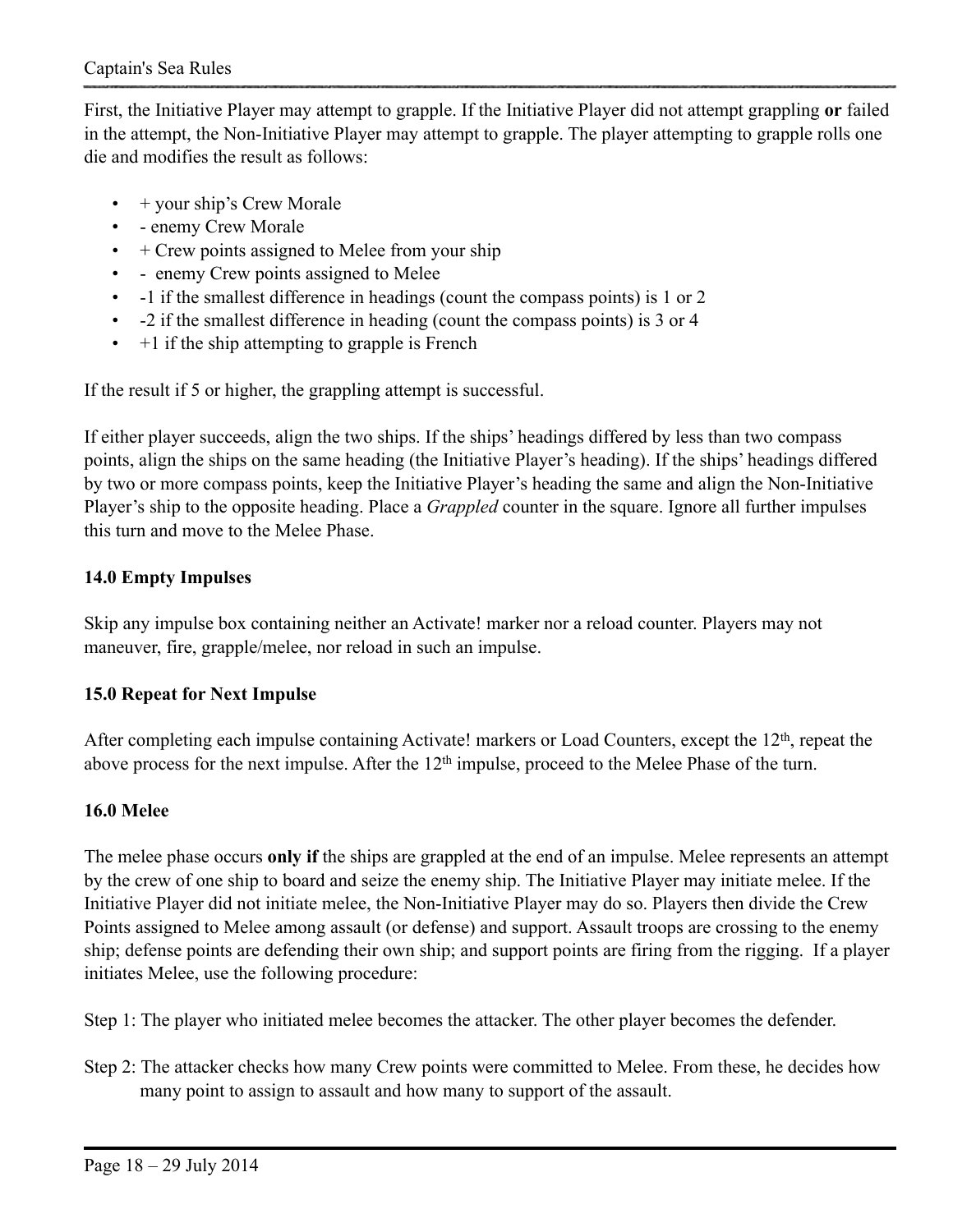- Step 3: The defender checks how many Crew points were committed to Melee. From these, he decides how many point to assign to defense and how many to support of the defense.
- Step 4: Both players roll a number of dice equal to the number of Crew dedicated to assault/defense. Do not count the crew points supporting the assault or defense.

Step 4: Apply die roll modifiers to the results:

- Crew Quality
- Current Crew Morale
- $\cdot$  +1 for the attacker if his ship is French
- Step 5: The attacker distributes support among his dice. For each point of support, one die result may be increased by one point. A die may receive more than one point of support. For example: two points can add  $+1$  to two rolls or  $+2$  to one roll.
- Step 6: The defender distributes support among his dice. For each point of support, one die result may be increased by one point. A die may receive more than one point of support. For example: two points can add  $+1$  to two rolls or  $+2$  to one roll.
- Step 6: Modified rolls of 5 or higher are considered "hits." Attacker and defender hits cancel each other out on a one-for-one basis. Any hits not cancelled are applied against the opposing crew assigned to the melee. The owning player decides which crew points suffer the hits. Crew assigned to support may not be eliminated unless they are the only crew points remaining in the Melee.

Step 7: Determine whether to continue the melee.

- If the defender has no Crew Points remaining in the melee, his ship has been captured and the game ends.
- If the attacker has no Crew Points remaining in the melee, the attack is cancelled.
- If both players have Crew Points remaining in the melee, the attacker decides whether to continue the melee.
- If yes, return to Step 2 and repeat the process with the attacker re-determining points assigned to support. If no, the Melee phase is complete and play advances to the Housekeeping Phase (skipping the Bonus Move).

## **17.0 Bonus Move**

A ship which selected a *Straining* maneuver during the Maneuver Cycle **must** make a Bonus Move. A ship which did not **may** make a Bonus Move, unless it has been dismasted (its Rigging Points marker is in the Strike Check box). If the Bonus Move is optional for both, the Non-Initiative Player decides first. Both must declare their intention before either player rolls for success.

*Note: a ship In Irons cannot make a Bonus Move.*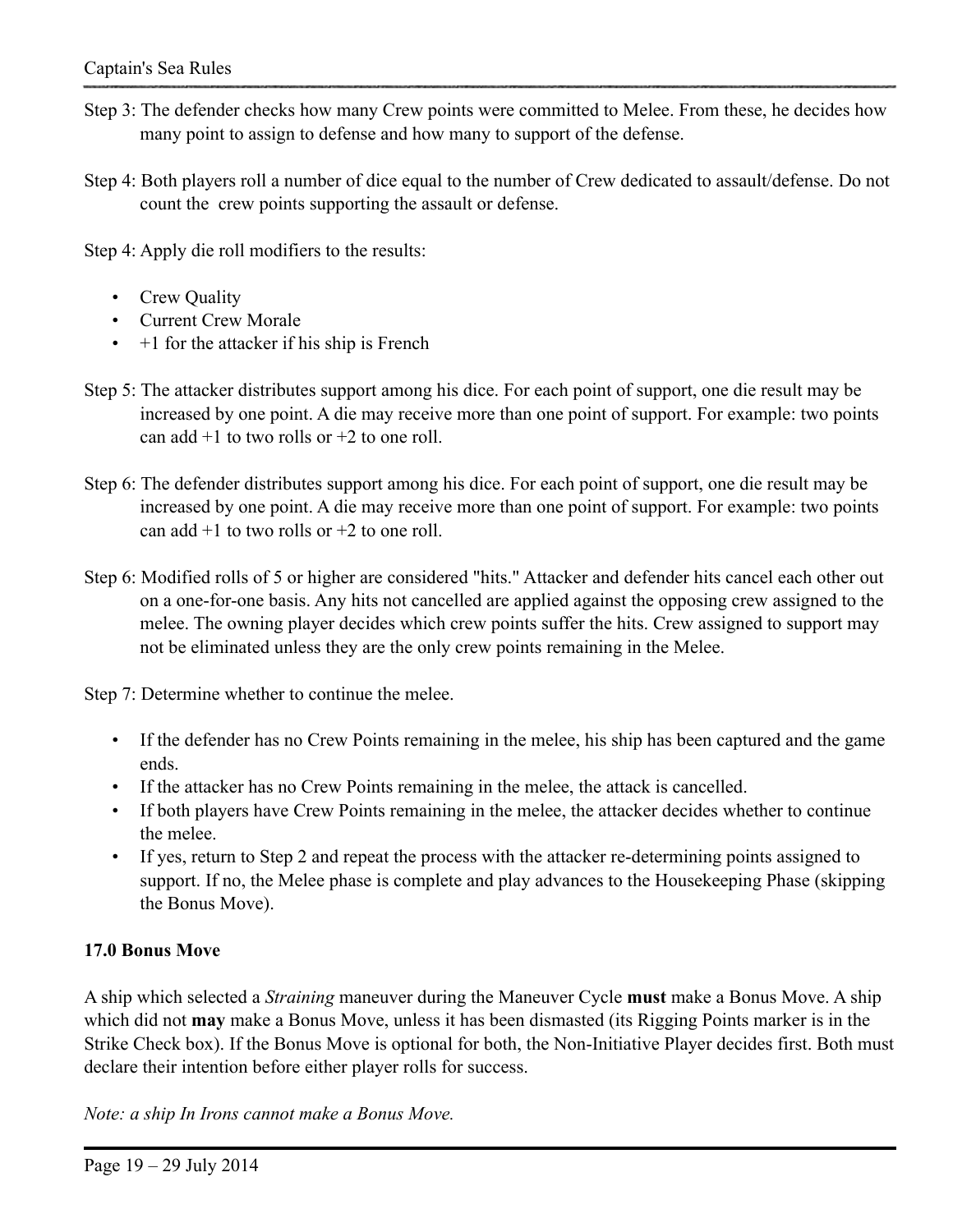The player making a Bonus Move advances his ship into the next square along his current heading. However, a ship making a Bonus Move *does not* Wear under any circumstances. It always moves one square straight ahead.

A Bonus Move risks damage to the ship's rigging. Following the Bonus Move, check for rigging damage. Roll a die and modify it by:

- Crew Quality
- $\cdot$  +1 if one point of Crew was assigned to Sailing
- + the value of any *Straining* maneuver executed

A modified result of 6 or higher is a success, and the ship suffers no damage. If the roll fails, the ship takes damage to its rigging. If a ship used the *Straining 1* maneuver, it takes one hit to its rigging on a failed roll. If a ship used the *Straining 2* maneuver, it takes two hits to its rigging.

#### **18.0 Housekeeping Phase**

The Housekeeping Phase consists of a number of updates to the game status. Steps in the phase must be completed strictly in the order below.

#### **18.1 Fire Fighting**

Any player whose ship is on fire rolls a die and modifies the result by Crew Quality. If the modified result is 5 or more, the fire is extinguished. If it is 3 or 4, nothing changes. If it is 2 or less, the ship takes one hit of rigging damage.

#### **18.2 Damage Control**

For each Crew Point assigned to Damage Control, roll one die and modify it by the Crew Quality. A result of 5 or higher on any die repairs one Rigging or Hull Box. Move the appropriate status marker to the right to indicate the repair. Repairs must be made to the Hull Sections (or Rigging) to which the Crew Point was assigned.

*Note: It is not one box per die rolling 5 or higher—you can only repair one box per track per turn. More dice improve your chances, not how many boxes you can repair.*

#### **18.3 Morale Check**

For each Hull Section that is completely destroyed, roll one die and modify it by Crew Morale. If any die result is 2 or less, reduce Crew Morale by one step (not one step per die).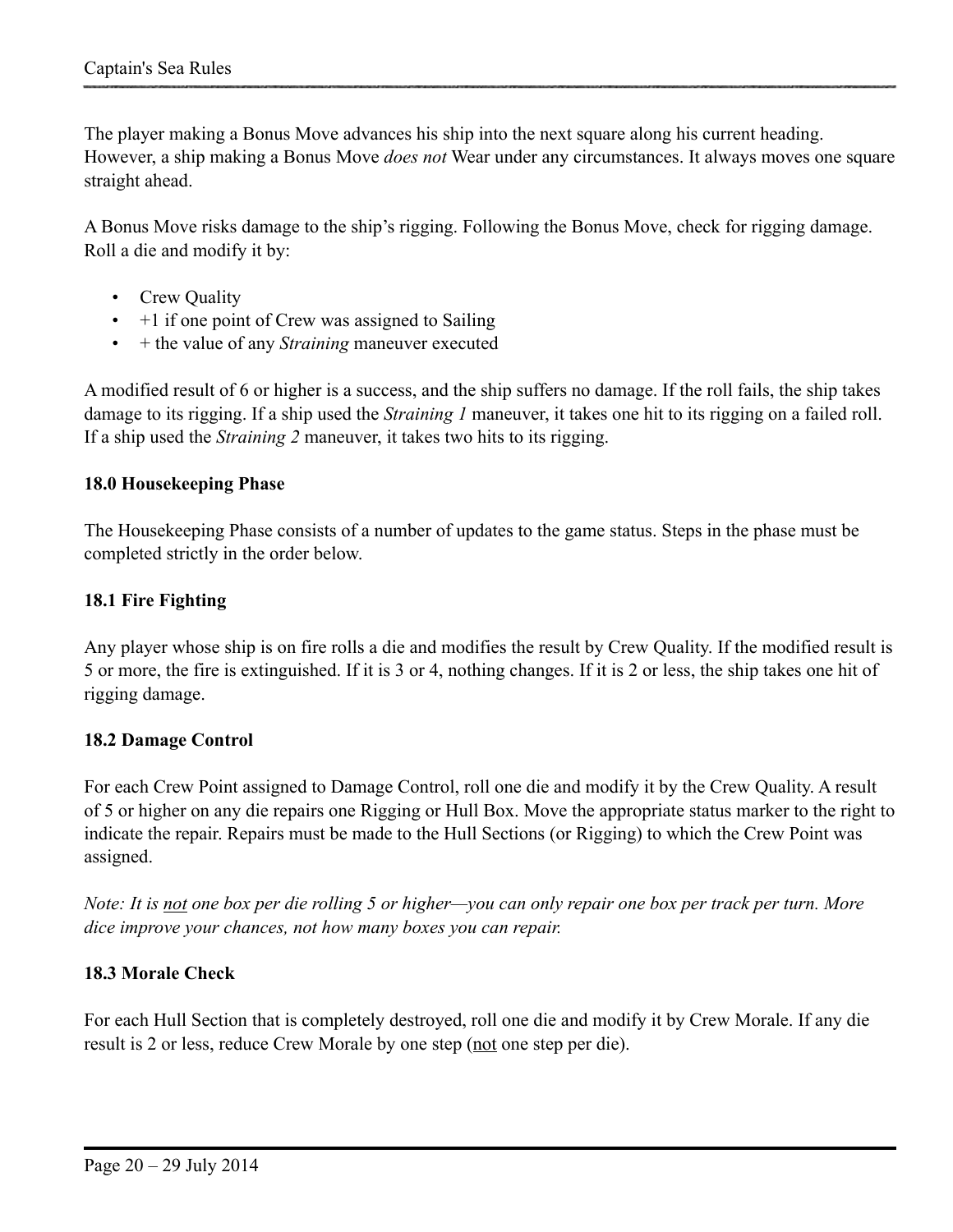## **18.4 Check for Strike**

For each status marker in a "Strike Check" box, roll a die and modify the result by Crew Morale. If any modified result is 1 or less, the ship strikes its colors and surrenders. The game ends unless the result is changed by play of a Bridge Card.

If both ships strike their colors during this step, ignore the results.

#### **18.5 Change Sail Status or Disengage**

If your ship has a Crew Point assigned to *Rigging*, roll a die and modify the result by the Crew Quality. If the result is 3 or higher, you may change the state of your ship's sails from Fighting to Medium or visa versa. Note that a ship with its rigging status marker in a box marked "F" may not change to Medium Sail and must, if already at Medium Sail, change to Fighting Sail (even if you did not assign crew to *Rigging*).

If the ships are grappled, each player may opt to attempt disengaging. The Initiative play has the first option. The player opting to disengage rolls a die and modifies the result by:

- $\bullet$  + Crew Quality
- - Enemy Crew Quality
- +Current Crew Morale

If the modified roll is a 3 or higher, flip the Grappled marker to its Disengaged side. On the turn following a Disengagement, both ship's available movement points are halved (in addition to other modification). Assuming is ships do not grapple during this subsequent turn, remove the Disengaged marker during this step.

#### **18.6 Update Smoke Status**

First, remove all Smoke 1 counters, then flip all Smoke 2 counters to Smoke 1 counters. If any smoke counters remain, move them one square with the wind.

#### **18.7 Draw Bridge Card**

The Initiative Player draws a Bridge Card.

#### **19.0 Game End**

A game of *Captain's Sea* ends when:

- A ship is captured.
- A single ship strikes its colors.
- A ship cannot maneuver in a manner that keeps it on the map.